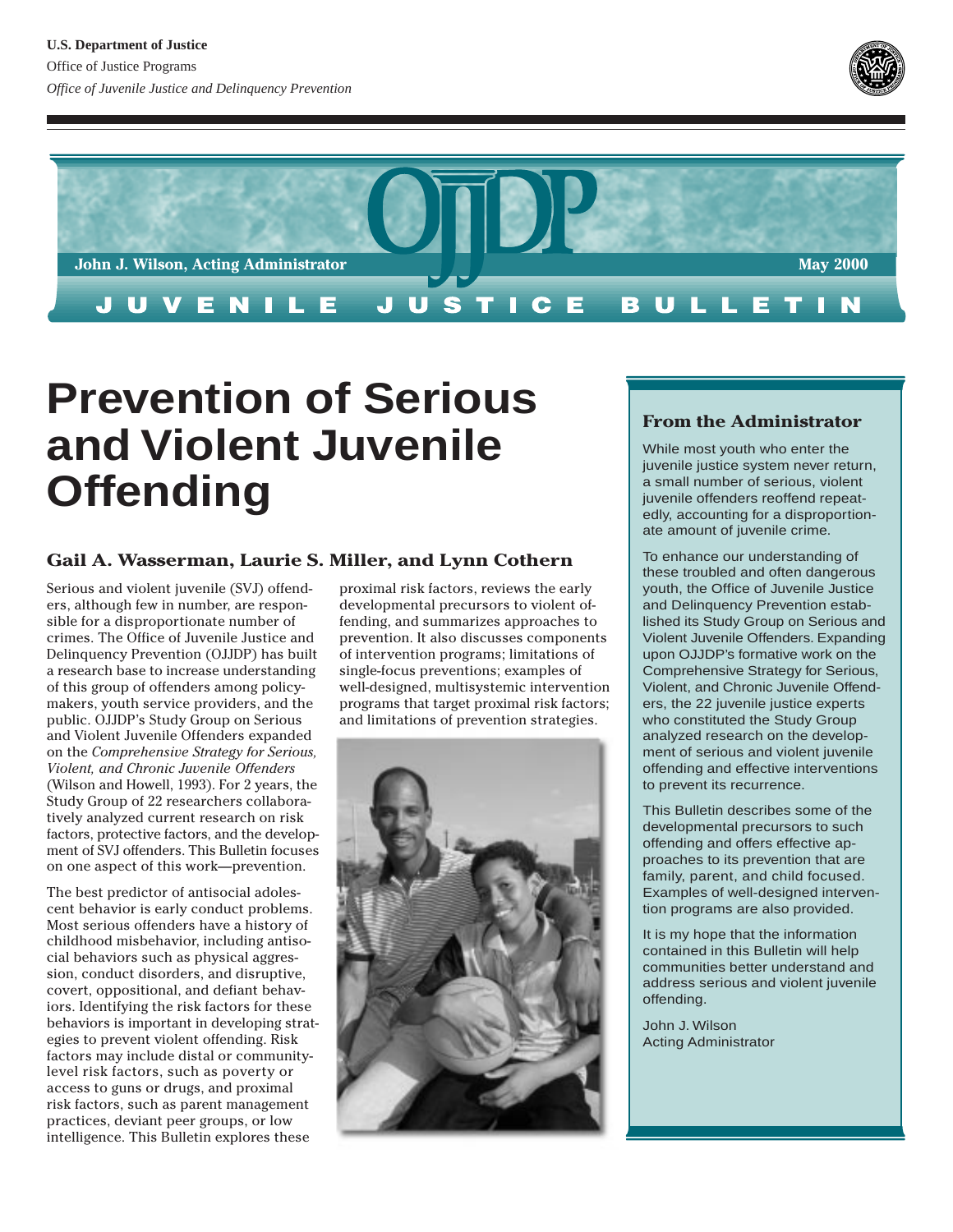## **Early Developmental Precursors**

Professionals who work with youth at risk for serious and violent offending come from a variety of disciplines, including juvenile justice, education, and mental health. Each discipline has different concerns, treatment approaches, and descriptive terms. In juvenile justice, for example, minors who have committed actions that courts have found to be illegal are described as juvenile delinquents. In contrast, educators and mental health practitioners refer to the same youth as antisocial, aggressive, disruptive, or, in more severe cases, conduct disordered.

Because of these different perspectives, treatments used by one discipline may not be known or used by another. This is particularly true of attention deficit hyperactivity disorder (ADHD), a risk factor for serious antisocial behavior. ADHD is one of a group of disorders, including conduct disorder and oppositional defiant disorder (ODD), that are collectively known as disruptive behavior disorders. Some of the symptoms of conduct disorder, such as theft, rape, and arson, are illegal activities but others, such as lying, are not illegal. Many of the symptoms involve physically aggressive or violent behavior. ADHD and/ or ODD usually develop before conduct disorder does; it is therefore likely that some children with ADHD will develop conduct disorder and thus juvenile delinquency. From a multidisciplinary perspective, ADHD is often overlooked as a risk factor in programs that target the development of antisocial behavior. This Bulletin also examines interventions that target ADHD.

## **Approaches to Prevention**

Approaches to prevention may be universal, selected, or indicated. Universal programs address an entire population of children, such as those in classrooms, schools, or neighborhoods, and usually address a community-level risk factor such as neighborhood poverty rather than a delinquency outcome. Selected programs, on the other hand, target high-risk children who may have already shown some antisocial behavior. Indicated programs are for those children who have been identified as showing clear signs of delinquent or antisocial behavior.

A program can address a specific population at one of three levels of prevention.

Primary prevention addresses the disease or disorder, such as antisocial behavior. One example of primary prevention would be to decrease low-weight births by eliminating maternal smoking. Secondary prevention detects early signs of a disorder, such as ADHD or academic underachievement, and curtails or cures the problem. Tertiary prevention addresses the disabilities or damages caused by a disorder, for example, treatment of academic difficulties resulting from chronic depression.

## **Family- and Parent-Focused Components**

Effective family- and parent-focused programs have used one of three strategies: parent management training, functional family therapy, or family preservation.<sup>1</sup>

**Parent management training.** This method attempts to influence child behavior by teaching parents better parenting strategies. Parents of children with behavioral problems tend to be inconsistent and punitive in establishing and enforcing rules, which often causes children to use aversive behavior such as whining to manipulate their environment.2 Parent management training offers parents individual or group training at a school or clinic where they learn to:

- ◆ Communicate clear expectations about behavior to their children.
- ◆ Identify positive and negative behaviors. ◆ Recognize antecedents of problem
- behaviors.
- ◆ Provide positive consequences for positive behavior.
- ◆ Impose noncoercive negative consequences for inappropriate and noncompliant behavior.

Parents are given homework assignments to practice the skills they learn in class, and they receive feedback from the therapist. Parent management training programs also promote positive, shared family experiences by "prescribing" joint parent-child playtime or shared family recreational activities.3

Although evaluations of parent management training programs demonstrate substantial changes in parent and child behavior, followup studies show that 25–40 percent of children whose parents participated in these programs continue to have clinically significant behavior problems.4 Families are less likely to benefit from these programs if the parents have limited economic and personal resources, psychiatric problems, little social support, or serious marital conflict.5 Also, if the training focuses solely within the home, the lessons may not be generalized to other environments such as the school.

Functional family therapy. This approach<sup>6</sup> increases communication and mutual problem solving by specifying clear rules and consequences for breaking them; developing clear and contingent parent-child contracts that link good child behavior to specified rewards; using social reinforcement such as praise; instituting a token economy (the exchange of privileges for good behavior); and relying on cognitively based interventions. The functional family therapy approach has been found to improve family communication and lower recidivism of youth.7

**Family preservation.** This multisystemic crisis intervention is intended to prevent placement of a child outside the home as a result of abuse, neglect, or delinquency. Family preservation's intense, short-term services (10–20 hours per week for 4–6 weeks) entail a low caseload—caseworkers usually handle fewer than five families—and include parent management training, didactic training in life skills, home and budget management, assertiveness training, and coordination of community services.

Evaluations have shown that although they decrease the number of children placed outside the home, family preservation methods fail to improve the situation of the family (Feldman, 1991; Miller, 1995). The individualization of services is an advantage over "packaged" services, but the reliability of these programs is difficult to track (Miller, 1995). Also, given the

<sup>&</sup>lt;sup>1</sup> Bulletins in OJJDP's Family Strengthening Series discuss the effectiveness of family intervention programs and provide resources to families and communities. For more information about Bulletins in this series, contact the Juvenile Justice Clearinghouse at 800–638–8736, 301–519–5212 (fax), or askncjrs@ncjrs.org (e–mail).

<sup>2</sup> Patterson, Reid, and Dishion, 1992; Wasserman et al., 1996.

<sup>3</sup> Barkley, 1987; Eyberg and Boggs, 1989; Forehand and McMahon, 1981; Hawkins et al., 1992; Webster-Stratton, 1984.

<sup>4</sup> Forehand, Furey, and McMahon, 1984; Webster-Stratton, 1991.

<sup>5</sup> Forehand, Furey, and McMahon, 1984; Strain, Young, and Horowitz, 1981; Wahler, 1980; Wahler and Dumas, 1984.

<sup>6</sup> Alexander et al., 1976; Alexander and Parsons, 1973; Barton et al., 1985; Klein, Alexander, and Parsons, 1977.

<sup>7</sup> Alexander et al., 1976; Alexander and Parsons, 1973; Klein, Alexander, and Parsons, 1977.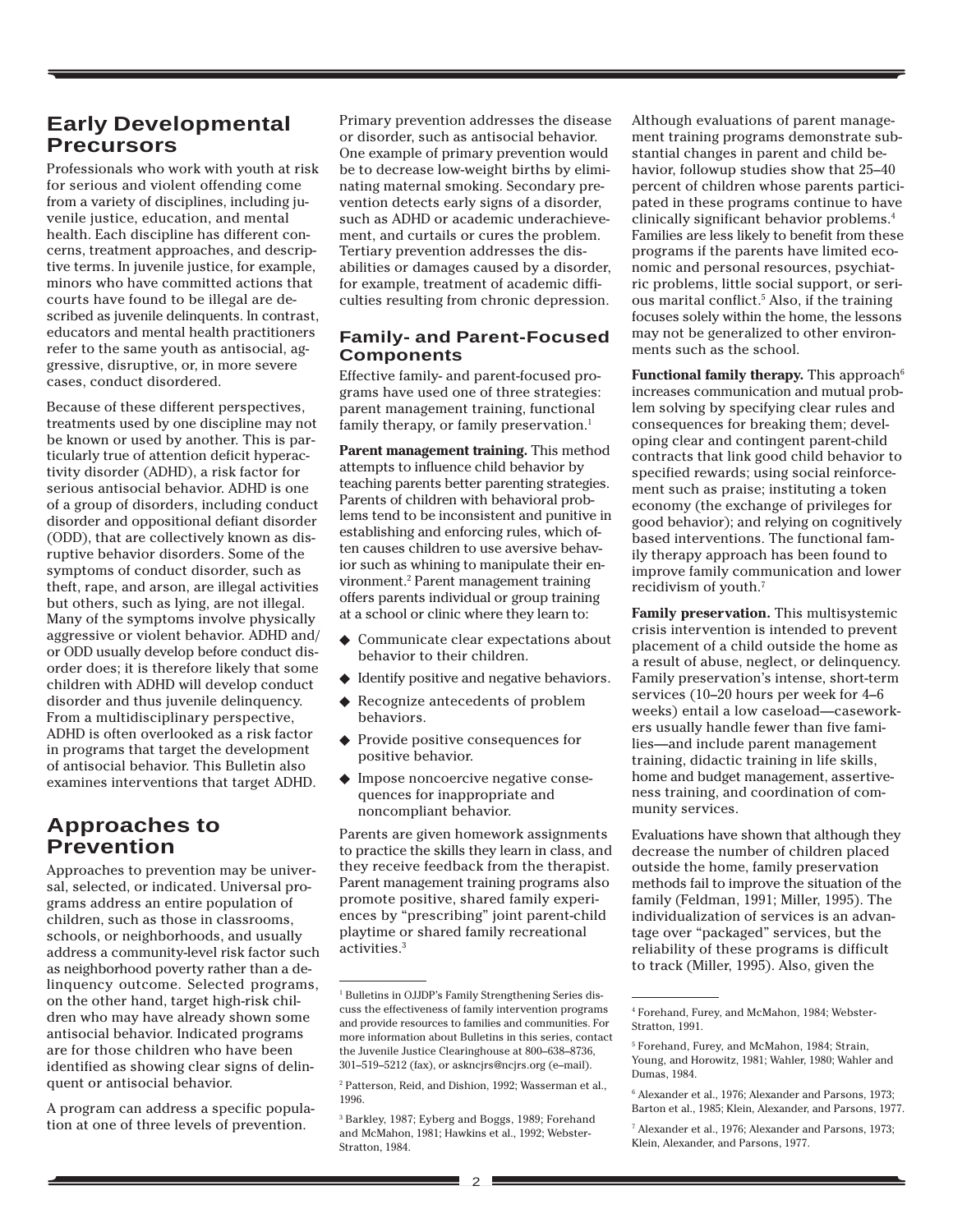well-publicized instances of the failure of social services to prevent the abuse and death of children remaining in the home, this approach may not always be the most effective.

## **Child-Focused Components**

**Social competence training.** Children who lack social and cognitive skills tend to be aggressive (Huesmann et al., 1992). They fail to pay attention to social cues (Dodge, Bates, and Pettit, 1990), have poorer problem-solving abilities (Rubin and Krasnor, 1986), and exhibit less empathy than their peers. Social competence training helps youth learn positive social behaviors (e.g., conversational skills, academic achievement, and behavioral control strategies) and to improve socialcognitive processes (e.g., problem solving and self-control). These programs, often school-based, focus on the consequences of physical aggression or coercion and are neither used to treat serious conduct problems nor focused on covert antisocial behavior such as stealing or vandalism. Some examples of social competence training programs follow:

- The Interpersonal Cognitive Problem-Solving curriculum uses games ranging from simple word concepts to strategies for finding solutions to interpersonal problems, and for thinking consequentially and learning to empathize. Children in this program become less aggressive, more socially appropriate, and better able to solve problems.<sup>8</sup>
- ◆ Kazdin's social competence training program9 treats antisocial psychiatric inpatients and outpatients using the methods described above. Participants often made long-standing therapeutic gains at home and in school but continued to exhibit deviant behavior after the training.
- ◆ The Brainpower program seeks to reduce the number of times that African American boys with high teacher/peer ratings for aggressiveness attribute hostile intentions to other people in ambiguous scenarios (situations in which the motivation of the participants is unclear) (Hudley, 1994). After completing 12 weeks of cognitive retraining, late-elementary school children were less likely to attribute hostile intentions



to others than they were before the program.

- ◆ Under the Positive Adolescents Choices Training (PACT) program, African American middle school students were trained to give and accept feedback, resist peer pressure, solve problems, and negotiate effectively (Hammond and Yung, 1991, 1992; Brewer et al., 1995). Suspensions and expulsions decreased among students in the intervention group and increased among students in the control group. Unfortunately, this study encountered a number of problems. Intervention and control groups may not have been comparable at baseline, teachers were not blind to the assignment of students to the two groups, and the authors did not present the statistical significance of their results (Brewer et al., 1995).
- ◆ Lochman's school-based anger coping (AC) program helped aggressive and disruptive boys understand the physiology of aggression, especially anger, and taught them coping strategies such as self-talk (e.g., calming oneself down by telling oneself, "Maybe he didn't mean that. If I start a fight, I'll get put in detention").<sup>10</sup> Three years later, the intervention group reported less substance abuse and greater self-esteem and social problem-solving skills. However, neither self-reported delinquency rates nor observations of classroom behavior indicated a difference between intervention and control groups. Researchers concluded that the program's long-term effects could be enhanced by adding parent training (Lochman, 1992).

**Academic skills enhancement.** Poor school achievement, poor attendance, and school suspensions contribute to antisocial behavior (American Psychological Association, Commission on Violence and Youth, 1993). A review of the effects of welldesigned programs on the academic and behavioral outcomes of at-risk youth found that these programs have a positive impact on academic functioning (Maguin and Loeber, 1996; Moffitt, 1990). The most effective are law-related moral education programs, which educate youth about the role of law in society (Arbuthnot and Gordon, 1986; Gottfredson and Gottfredson, 1992). Many academic programs, however, target elementary or high school students who have already developed academic and behavioral problems. This may be the reason that programs offering reading instruction and tutoring are less effective than lawrelated education. Basic skills programs may be more effective with younger children (Kellam et al., 1998).

**Medication.** ADHD, a common risk factor for conduct disorder, is commonly and effectively treated through psychostimulant medication (Abikoff and Klein, 1992; Spencer et al., 1996), which can reduce symptoms of inattentiveness, motor overactivity, and impulsiveness. The medication can also improve poor peer interactions (Gadow et al., 1990; Pelham et al., 1993) and improve short-term academic functioning for youth with ADHD (Greenhill, 1995).

The effect of medication on conduct disorder is not yet known, largely because of the great overlap between children with ADHD and conduct disorder. However, improvements in the behavior of children diagnosed with both ADHD and conduct disorder who are treated with stimulant

<sup>8</sup> Shure and Spivack, 1980, 1982, 1988; Spivack and Shure, 1989.

<sup>&</sup>lt;sup>9</sup> Kazdin et al., 1989; Kazdin et al., 1987b.

<sup>&</sup>lt;sup>10</sup> Lochman, 1992; Lochman et al., 1984; Lochman and Curry, 1986.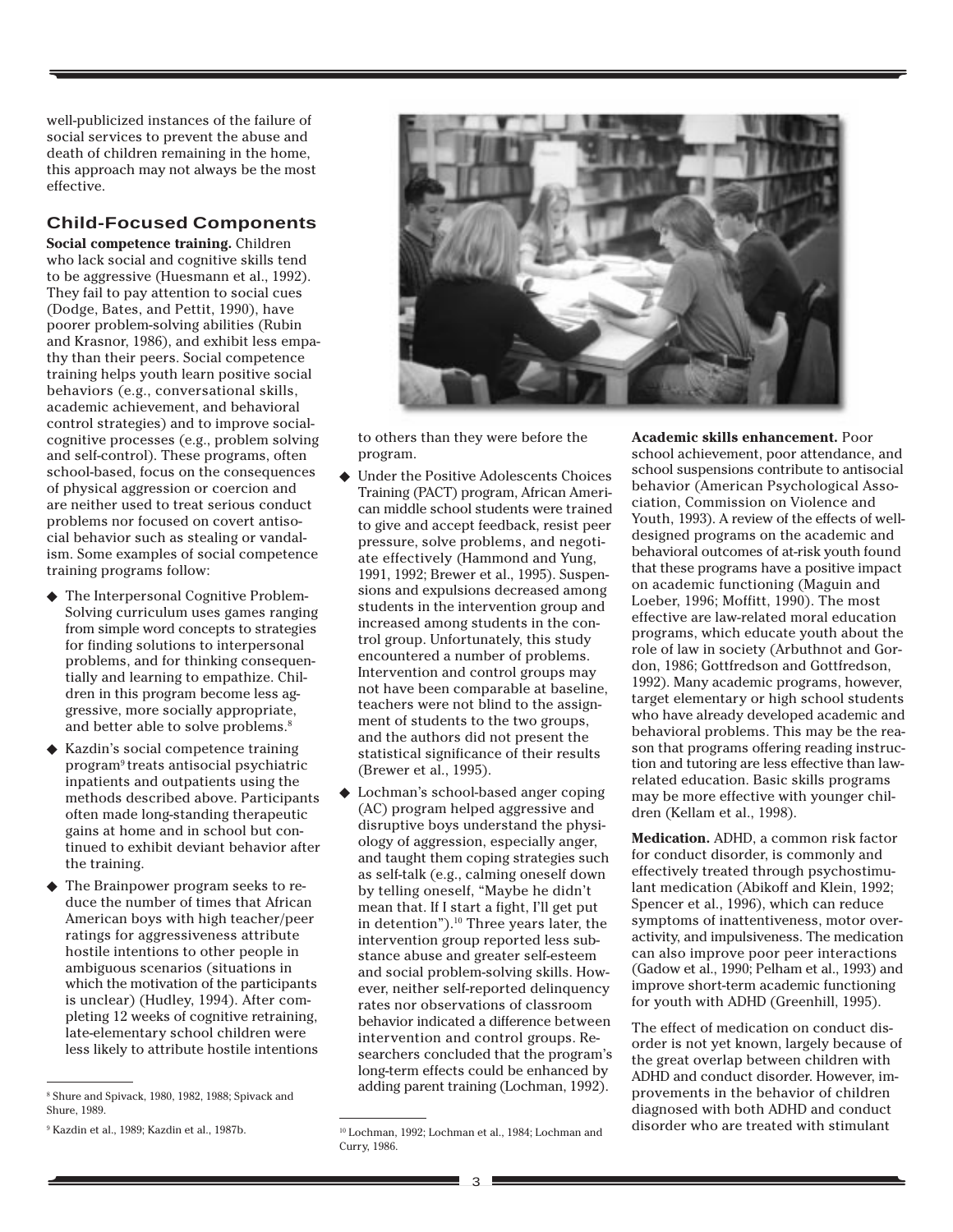medications indicate that medication may be useful in the treatment of conduct disorder alone (Hinshaw, 1991; Spencer et al., 1996).

Abikoff and Klein (1992) note the following limitations of using stimulant medication as a single intervention in treating ADHD:

- ◆ Medication wears off by the end of the day, creating management problems at home.
- ◆ Treatment gains are short-lived and limited to the length of the medication's effects.
- ◆ Not all children respond positively to medication.
- ◆ Some families are unwilling to use medication.

**Other interventions.** Other youth-focused interventions include individual psychotherapy and behavioral anger control programs; however, there is little evidence documenting the effectiveness of these interventions for preventing antisocial behavior (Tolan and Guerra, 1994).

## **Classroom-Focused Components**

**Classroom contingency training.** These interventions may be classroom or individually based, but they take place within the classroom as opposed to the entire school. Classroom contingency training applies the techniques of parent management training to the classroom by establishing clear routines and expectations about attendance, behavior, and classroom procedures (Hawkins, Doueck, and Lishner, 1988). Teachers are trained to provide targeted and contingent encouragement and praise. Research has found that disruptive behavior and vandalism costs decreased in intervention schools while they increased in control schools.  $^{\rm 11}$ 

**Academic skills enhancement.** Hawkins, Doueck, and Lishner (1988) combined classroom contingency training with academic skills enhancement. The program also included teacher training and supervision, proactive classroom discipline, use of student learning partners, and clear learning objectives. At the end of the academic year, students exposed to the intervention were more positive, and school disciplinary problems were fewer among children who received classroom

contingency training than among those who did not. There were no effects on delinquency, however.

**Token economy.** In a Baltimore, MD, program, children in grades 7 to 9 with a history of suspensions were assigned to small classes of 10 to 15 students (Safer, 1996). In a token economy, they received points for good behavior that could be used for privileges, including a shortened school day. The program also attempted to develop a home-based token economy with parents. Youth in the intervention group had fewer expulsions or suspensions, but there were no differences in attendance or standardized achievement scores. The program may have had longerterm effects, however. After students in the intervention group completed the program, they were more likely to enter high school and have better attendance and classroom behavior while there than those in the control group.

## **Peer Group-Focused Components**

**Peer mediation.** Peer mediation programs (Hawkins, Catalano, and Brewer, 1995) train youth to act as mediators in school settings by listening, communicating, identifying points of agreement, and arriving at nonviolent solutions to conflicts (Brewer et al., 1995). Most evaluations of these programs have not been properly designed, and few have shown positive effects (Lam, 1989).

**Conflict resolution.** School-based conflict resolution programs are popular and widely used in middle and high schools. These psychoeducational programs increase students' knowledge of the causes and consequences of violence, improve students' self-control, and help students develop social problem-solving skills. Evaluations of some new programs that suggest promise have emerged recently (since the preparation of Loeber and Farrington, 1997).

The Resolving Conflict Creatively Program (RCCP) attempts to alter social processes in elementary school children by changing classroom contexts, training staff and students in conflict resolution, and promoting peer mediation (Aber et al., 1998). Over the course of a school year, children in classrooms where materials were presented showed lower levels of aggressive fantasies and other social cognitive processes usually associated with aggressive behavior. Another program for elementary school children (Stevahn et al., 1996) com-<sup>11</sup> Mayer and Butterworth, 1979; Mayer et al., 1983;<br>
and a base of a still the Character Description of the file of the still of the still of the still of the still sors to antisocial behavior. Unfortunately,

pared promoting cooperative learning in the classroom with didactic training in conflict resolution in curriculums that are integrated into academic programming. Children exposed to both components showed the most learning and retention of conflict resolution strategies. Moving beyond children's responses to paper-andpencil measures is very much a concern in this field, so that research needs to be evaluated in terms of behavioral changes that would indicate an impact on serious and violent juvenile offending. One welldocumented program that has shown behavioral effects is the Second Step Curriculum (Grossman et al., 1997); direct observations showed decreases in physically negative behavior that were maintained 6 months later. Preliminary results from RCCP also suggest that the program has a positive impact on teacher ratings of children's aggressive and prosocial behavior (Aber, Brown, and Henrich, 1999).

Webster (1993) is skeptical about the effectiveness of conflict resolution programs for a number of reasons. First, these standardized programs assume that all students are similar, when in fact youth begin exhibiting antisocial behavior at different points and in response to different risk factors. These programs are likely to intervene too late in the development of youth whose social skills deficits originate in childhood. Second, social skills deficits, which these programs try to remedy, may not be at the root of interpersonal violence, so addressing the deficits will not necessarily reduce the violence. Third, these programs may not be sufficient because many other factors contribute to youth violence.

## **Examples of Well-Designed Programs**

Much can be learned from established programs. The following are systematically evaluated multicomponent programs that focus on children at three developmental periods: preschool age, including infants and toddlers; elementary school age; and adolescence. These programs may influence later antisocial behavior.

### **Programs for Preschool-Age Children**

Programs targeting children before they enter school can address a range of individual and family risk factors that are precur-

Sulzer-Azaroff and Mayer, 1994.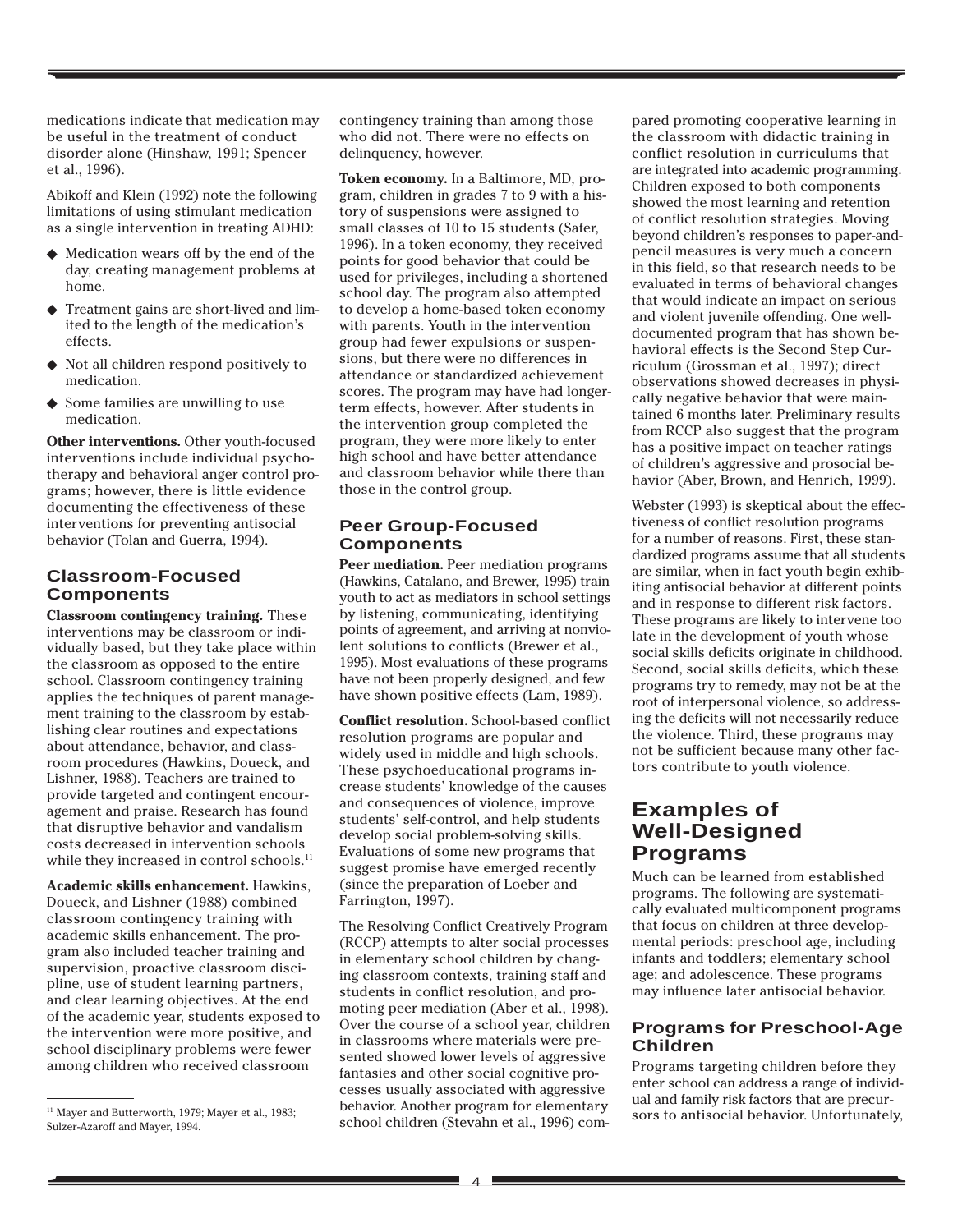few of these programs have been tested longitudinally because of cost and difficulty. Those that have been evaluated are discussed in more detail below.

Early intervention programs for preschoolage children may help prevent antisocial behavior, particularly because they intervene through the child's broad environment rather than through a single risk factor. Because some of these programs were instituted in the 1960's, 10-year longitudinal studies have been completed for the Syracuse University Family Development Research Project, the Yale Child Welfare Project, the Houston Parent Child Development Center, and the High/Scope Perry Preschool Project.

Although the results of these programs have been encouraging (Yoshikawa, 1995), the mechanisms of change could not be identified. The programs shared a number of features. They were intensive, included home visits, and addressed the child's early development, some before birth. They also included child education and family support, a theoretical basis with curriculums specified in treatment manuals, low staff-to-child/parent ratios, extensive training, and child- and familyfocused components.

**Universal interventions.** The Montreal Home Visitation Study (Larson, 1980), an example of a universal intervention for infants and toddlers, tested the effects of home visits on 115 women. The visits focused on caretaking, mother-infant interaction, the mother's social support and social interactions, and child development. Children in families that received prenatal and postnatal visits sustained fewer injuries than children in the other groups and also received higher scores on the quality of the home environment provided to them.

These interventions address risk factors on a number of levels. For example, the Syracuse University Family Development Research Project (Lally, Mangione, and Honig, 1988) provided educational, nutritional, health, safety, and human services resources to 109 low-income, primarily African American families. The program, which also included home visits and quality childcare, decreased the children's involvement with the juvenile justice system. When the children were between 13 and 16 years old, 4 of the 65 treated children had probation records at followup, compared with 12 of the 54 children in the control group.

The Yale Child Welfare Project<sup>12</sup> targeted 17 impoverished, pregnant, African American women between 1968 and 1970, matching them with controls. The program provided a variety of services that began during pregnancy and continued until the children were 30 months old, including an average of 13 months of childcare. Ten years later, mothers in the intervention group had more education, were more likely to be employed, and had fewer children who were spaced farther apart, compared with mothers in the control group. Children in both groups remained the same in IQ and academic achievement, but children in the intervention group had better attendance records and exhibited less antisocial behavior than those in the control group.

The Houston Parent Child Development Program (Johnson and Walker, 1987) provided home visits, classes for mothers, and 4 half-days per week of preschool for children more than 2 years old in lowincome Mexican American families. In a 5- to 8-year followup, treated children were found to be less obstinate, hostile, and aggressive than children in the control group. Attrition from the program, however, was very high.

The PARTNERS program supplemented Head Start programs by providing training to parents and teachers to promote consistency from home to school (Webster-Stratton, 1998). Parents receiving training were more positive, less critical, and used less physical discipline than parents not receiving training. Seventy-one percent of parents in the experimental group showed a decrease in critical statements compared with 29 percent of parents in the control group. Children in the experimental group were more compliant and prosocial and displayed less negative behavior than those in the control group. Also, most eligible parents signed up for the program, and participant satisfaction was high.

**Selected interventions.** The University of Rochester Nurse Home Visitation Program, an example of a selected intervention for infants and toddlers, recruited 400 lowincome women who were pregnant and raising children in semirural New York (Olds et al., 1986; Olds et al., 1988). The program offered four levels of intervention, including information and support for child health and development, free transportation to prenatal and well-child

medical visits, home visits by nurses during pregnancy, and followup visits until the child's second birthday.

The program found that treated mothers who smoked were more likely to have full-term, heavier babies than untreated mothers who smoked. Treated mothers were also less likely to punish their children or to be seen in emergency rooms or by physicians for infant poisonings and injuries. They were also more likely to provide their children with appropriate play materials, return to school, be employed, and delay future pregnancy (Olds, 1996).

The authors of a separate cost analysis (Olds et al., 1993) found that the program saved the Federal Government \$1,772 per family (in 1980 dollars) and \$3,498 per low-income family, including Aid to Families With Dependent Children, child protective services, Medicaid, and food stamps. These figures do not take into account any long-term savings resulting from delinquency prevention.

The goal of the High Scope/Perry Preschool Project, a selected intervention for preschoolers, was to prevent school failure in poor 3- to 4-year-old African Americans (Berrueta-Clement et al., 1984). The program provided home visits and monthly small group meetings for parents. Children in the intervention group performed better academically, were more likely to graduate from high school and be employed, and were less likely to be



<sup>12</sup> Provence and Naylor, 1983; Provence, Naylor, and Patterson, 1977; Rescarla, Provence, and Naylor, 1982; Seitz, Rosenbaum, and Apfel, 1985; Trickett et al., 1982.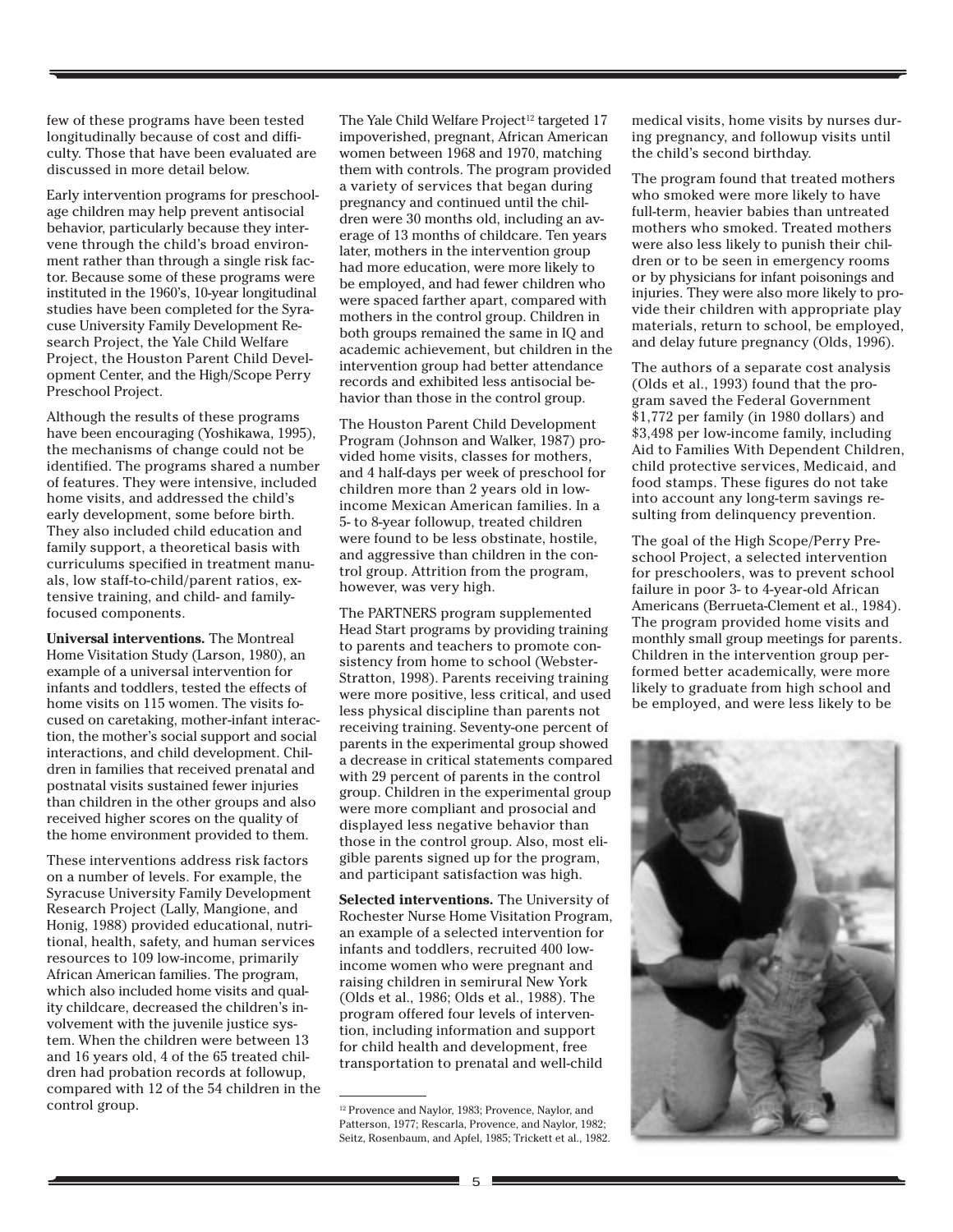on welfare than children in the control group. Rates of juvenile delinquency also were reduced.

## **Programs for Elementary School Children**

**Universal interventions.** The Seattle Social Development Project, a universal intervention for elementary school children, is one of the few programs to report significant long-term reductions in violent criminal behavior.13 The program offered parent management training, social competence training, and support for academic skills to increase the child's attachment to school and family, reduce involvement with antisocial peers, and reduce aggressive behavior. Six years after program completion, students reported a lower incidence of violent criminal behavior, heavy drinking, sexual intercourse, and pregnancy (Hawkins et al., 1999). They also reported higher academic achievement and less misbehavior in school. Checks of school and court records supported these reports, although not at statistically significant levels.

The 2-year Baltimore Prevention Study examined academic and behavioral interventions in three schools.<sup>14</sup> While teacher ratings of shyness and aggression were lower and reading achievement was higher in the intervention groups after 1 year, the effects on behavior did not continue after the end of intervention, particularly for girls.

The practice of using teachers in universal programs both to implement the program and to evaluate change in participating children biases the ratings. Using multiple informants (persons supplying data to the investigator) across settings will result in more accurate and less biased evaluation (Hawkins et al., 1992).

**Selected interventions.** Tremblay and colleagues, in a selected intervention for elementary school children, used parent management training and social competence training in a 2-year program, which resulted in lower rates of delinquency among treated boys after 6 years.15 Another



selected intervention, the FAST Track program, addresses rural and urban kindergarten children and ethnic groups with high rates of disruptiveness (Conduct Problems Prevention Research Group, 1992). The program intervenes at school entry and between elementary and middle school and uses parent management training, weekly home visits, social competence training, academic tutoring, and classroom contingency training, which allows for integration across settings. Results have included more appropriate parenting, greater problem solving among children, and less disruptive and aggressive behavior (Conduct Problems Prevention Research Group, 1996).

The Metropolitan Area Child Study addresses children's understanding of their context and social environmental risk factors through classroom and family intervention, social competence training, and parent management training.16 This program shares important features with the FAST Track program. They both use multiple-stage screening procedures to target high-risk children. They also use randomized experimental designs with multiple measures and multiple informants for assessment. Intervention broadly targets the child and family in both school and home settings. The programs also are sensitive to the communities in which they are implemented.

Children with ADHD, who are at greater risk for antisocial behavior, can benefit from selected interventions that include medication. Hinshaw and colleagues (1998) examined two types of behavioral programs:

direct contingency management procedures and those involving parent management training plus teacher consultation. They found that these approaches can be effective in combination with medication, but that medication alone is more effective than behavioral treatment alone.

Firestone and colleagues (1981) looked at 7-year-olds with ADHD who were treated with parent management training alone, medication alone, or both. Only medication enhanced attention and impulse control. Medication also improved academic achievement more than parent management training alone. Gittelman and colleagues (1980) studied three groups of 6- to 12-year-olds, each of which received one type of treatment: a combination of parent management training and school consultation; stimulant medication; and both the training/consultation and medication. The latter group improved the most. The group that received only medication improved to a lesser degree, and the behavior management group improved the least.

Another study (Horn et al., 1991; Ialongo et al., 1993) assigned 96 families with ADHD children to one of six groups that received either a placebo, a high dose of medication, or a low dose of medication. Half the children in these families also received social competence training, with their parents receiving parent management training. Researchers found that combined treatment had no advantage over medication alone and that none of the groups maintained treatment gains nine months later.

Pelham and coworkers (Carlson et al., 1992; Pelham et al., 1993) examined a treatment that combined stimulants and classroom contingency training for boys

<sup>&</sup>lt;sup>13</sup> Hawkins et al., 1999; Hawkins, Von Cleve, and Catalano, 1991; O'Donnell et al., 1995.

<sup>14</sup> Kellam and Rebok, 1992; Kellam et al., 1994; Kellam et al., 1991.

<sup>&</sup>lt;sup>15</sup> McCord et al., 1994; Tremblay, Mâsse et al., 1992; Tremblay et al., 1991; Tremblay et al., 1995; Tremblay, Vitaro et al., 1992; Vitaro and Tremblay, 1994. 16 Guerra et al., 1996; Guerra et al., 1995; Tolan and

McKay, 1996.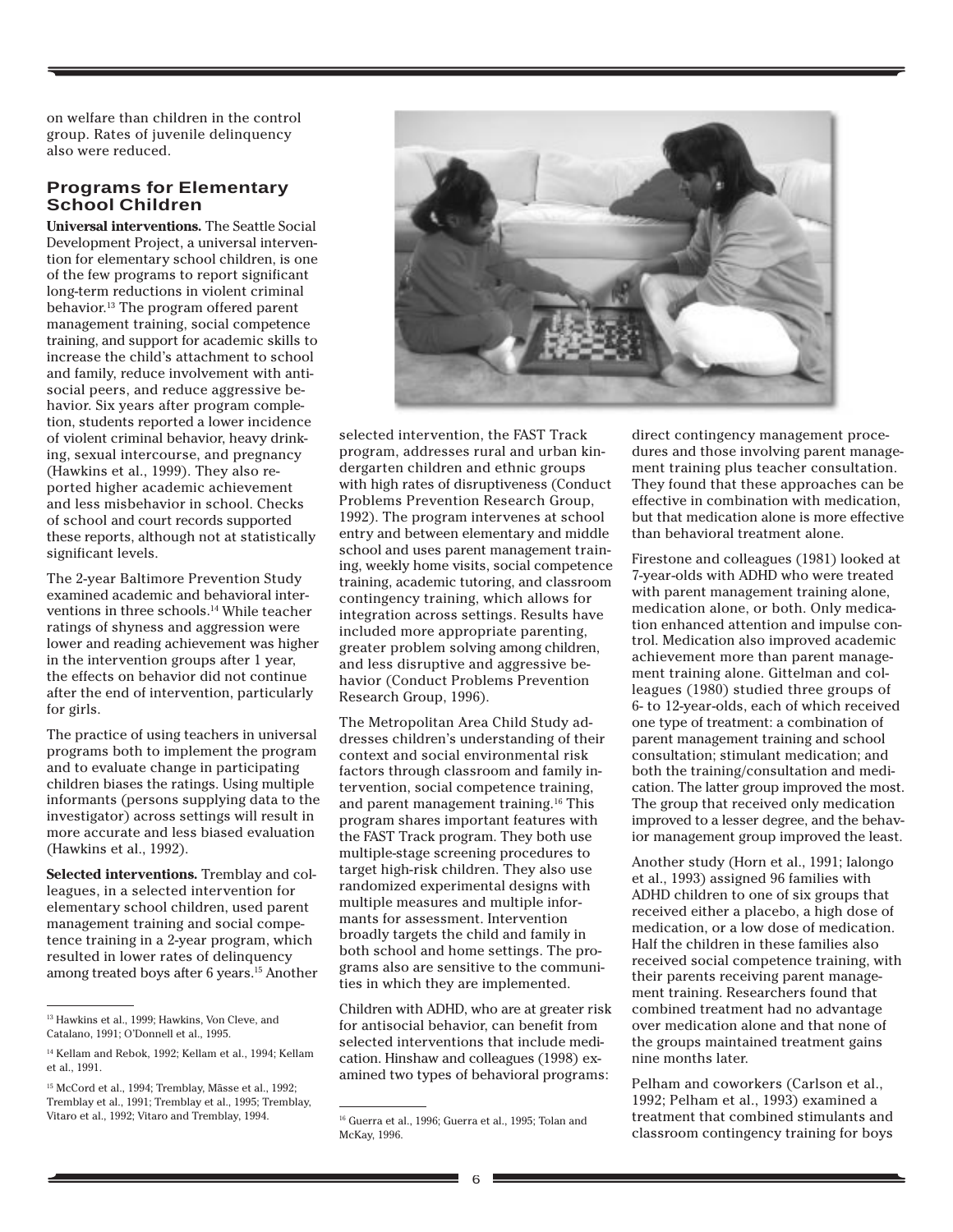with ADHD at an intensive summer camp. Medication, with or without classroom contingency training, improved all behavioral and academic outcomes. The training, without medication, improved only behavioral outcomes. Another study by this group suggested that children with ADHD who receive behavioral treatments might be able to take less medication than those who receive medication alone (Carlson et al., 1992).

The longest trials of behavioral techniques in comparative treatment studies for ADHD have lasted only a few months. These comparative studies have only begun to build on successful treatment components. One early promising study (Satterfield, Satterfield, and Schell, 1987) found that longterm treatment packages that included individual, family, and educational therapy tailored to families' needs were effective in increasing academic skills and decreasing antisocial behavior.

Long-term, multicomponent treatment packages may be best for treating children with ADHD and may result in reduced delinquent behavior, as indicated by the New York/Montreal Study (Abikoff and Hechtman, 1996). The largest study of this kind, the National Institute of Mental Health (NIMH) Multimodal Treatment Study of Children with ADHD, cosponsored by the U.S. Department of Education, Office of Special Education Programs, involves 576 children (MTA Cooperative Group, 1999a, 1999b). It will evaluate the long-term effectiveness of medication or behavioral treatment compared with a combination of the two, at the same time comparing these approaches to community care.

Psychostimulant medication is useful in treating children with ADHD, but research has not yet shown whether it can prevent antisocial behavior in the long term. It allows children to function better in the short term, giving them the chance to develop adaptive, protective skills.

**Indicated interventions.** Webster-Stratton and Hammond (1997) conducted an indicated intervention for elementary school children that divided families into a parent management training group, a child training group, a child and parent training group, and a waiting-list control group. At the end of intervention, all three intervention groups had made significant improvements that were maintained at a 1-year followup. Although the combined group showed the most significant improvements in child behavior at followup, all

three groups showed decreased conduct problems as reported by teachers.

Kazdin, Siegel, and Bass (1992) studied 97 children who had been in a child psychiatric hospital (Kazdin et al., 1987a) or who had been referred for antisocial behavior problems to parent management training, social competence training, or both (Kazdin, Siegel, and Bass, 1992). One year after treatment, both inpatient and outpatient children and families who had received combined treatment had improved their behavior, but only 50 percent of these children moved into the normal range of behavior problems, according to parents and teachers (see also Kazdin et al., 1987a).

### **Programs for Adolescents**

Most youth who exhibit serious antisocial behavior begin to do so by age 15. At this point, it is usually easy to identify these youth, but their behaviors may be so entrenched that they are resistant to change. Also, adolescent peer groups, which exert a powerful influence, are often targeted for change or as a vehicle of change. That is, the individual is encouraged to give up his or her group, or members of the group are used as counselors or mediators. Programs for adolescents are less likely to involve families than programs for other ages, although the family still has a profound influence on the youth.

**Universal interventions.** Aimed at reducing violence or resolving conflict, universal interventions for adolescents are a recent development;17 many of them target African American youth.18 However, these programs have several problems, including:

- ◆ Reliance on self-report measures or nonblind teacher evaluations that are subject to bias.
- ◆ Use of anger control strategies that do not have demonstrated effectiveness (Tolan and Guerra, 1994).
- ◆ Lack of randomized assignment to intervention and control groups.
- ◆ High attrition rates (see Brewer et al., 1995, for a review).
- ◆ Paradoxical effects, which may reflect treatment unreliability or may lead to worsened outcomes for some groups of children.

Farrell and Meyer (1997) experienced this last problem in a study testing a social skills and problem-solving curriculum for African American sixth graders. Boys in both the intervention and control groups had an increased number of problems during the study, although boys in the intervention group experienced a lower rate of increase than did boys in the control group. The rate of increase was higher among girls in the intervention group than among girls in the control group. The distinction may have been caused by differences in patterns of aggression among girls or by the mixed-sex groups and male group leaders used in the study.

Orpinas and colleagues (1995) examined the Second Step curriculum (Committee for Children, 1990), a conflict resolution program using peer mediators. The study reported that the intervention had no effect on aggressive behavior and produced marginal improvements elsewhere. However, the choice of school or classroom was not random (only "good" teachers were assigned to implement the program), and only self-report measures were used.

**Selected interventions.** Gottfredson (1986) evaluated a selected intervention for adolescents, Positive Action Through Holistic Education (PATHE), a multicomponent school-based program for impoverished 11- to 17-year-olds. The program sought to improve student attachment to school, academic success, self-esteem,



<sup>&</sup>lt;sup>17</sup> Brewer et al., 1995; Hawkins, Catalano, and Brewer, 1995.

<sup>&</sup>lt;sup>18</sup> Hammond and Yung, 1991, 1992; Ringwalt et al., 1996.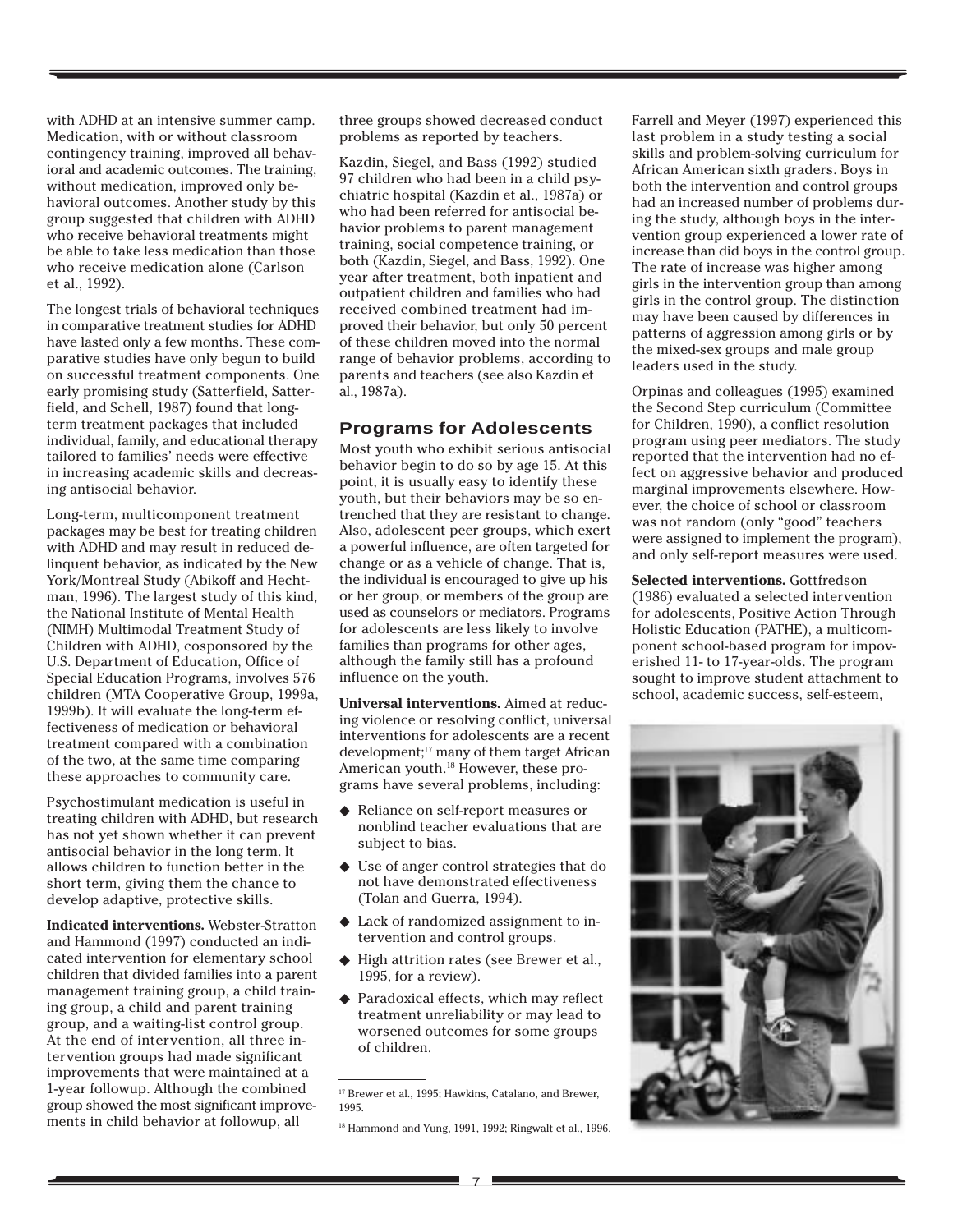

and student-faculty communication through teacher training and student counseling, tutoring, and a student leadership system. Communication with families was also enhanced. The program had no effect on antisocial behavior, and participants reported higher drug involvement at posttest.

Gottfredson and Gottfredson (1992) evaluated Project STATUS, a supplemental lawrelated and moral development curriculum, in which students took part in field trips and structured role-play. This curriculum positively affected academic performance, as demonstrated by higher grades and graduation rates for students in the intervention group. The same students also reported less delinquency and drug use and higher self-esteem than did students in the control group.

Gabriel (1996) evaluated Self-Enhancement, Inc., a violence prevention program for African American students in grades 8 to 10. The program sought to enhance intermediary protective factors such as selfcontrol, self-efficacy, social competence, and social bonding through field trips, conflict resolution, and student-led antiviolence campaigns. Attrition was 28 percent, and targeted protective factors did not improve. Intervention students reported decreased fighting and weapon carrying after 1 year in the program.

**Indicated interventions**. Henggeler and colleagues have examined multisystemic therapy as an indicated intervention for adolescents.19 Because this approach

specifically targets serious juvenile offending, the results are especially important.<sup>20</sup> Multisystemic therapy combines family therapy, parent management techniques for older children, and problem-focused interventions in peer and school settings in an intensive family preservation treatment program. It has been found to increase family cohesiveness (Henggeler, Melton, and Smith, 1992), increase the adaptability and support of families of serious juvenile offenders (Borduin et al., 1995), and decrease father-mother and father-child conflict (Henggeler and Blaske, 1990). Treated adolescents were less likely to be rearrested and spent fewer days incarcerated than adolescents in the control group (Henggeler, Melton, and Smith, 1992). Overall recidivism for those completing multisystemic therapy was 22 percent; for those completing individual therapy, the rate was 71 percent. Treatment gains were maintained, even at the 4-year followup (Borduin et al., 1995). The dropout rates for those receiving multisystemic therapy were 10 percent and 15 percent, compared with 38 percent and 25 percent for those receiving individual therapy (Borduin et al., 1995; Henggeler, Melton, and Smith, 1992), probably because multisystemic therapy targets three or more systems and individual therapy usually targets only one.<sup>21</sup>

## **Limitations to Prevention Strategies**

Evaluations of these prevention strategies have brought to light a variety of problems, including recognizing developmental issues for children and adolescents, defining and measuring outcomes, and relating selection criteria and targeted outcomes to risk factor research, and other practical issues, all of which are discussed below. Careful consideration of these problems will help researchers and programmers design programs that better identify and address targeted risk factors and outcomes.

#### **Recognizing Developmental Issues**

**Infants and toddlers.** Programs for infants and toddlers focus on parent-child interactions through education and provision of emotional and practical support to the primary caregiver. They often target poor families and are delivered in the hospital or the family's home. However, these intervention programs have not been standardized and thus may not be highly reliable or easily disseminated. They do not include behavioral management techniques for parents that can reduce antisocial behavior among children and adolescents. Finally, long-term followup on child behavior has been limited, focusing instead on care of the child and child adjustment, especially in terms of health.

**Preschool children.** Most programs for preschool children have not included parent management training. Preschool interventions have not targeted peer relations, which are indicators of outcome. Although some of these programs have included long-term followup and have shown positive effects on antisocial behavior, researchers have not been able to attribute these positive outcomes to a specific cause. The complex social and economic changes of the past 20 years make analysis difficult (Yoshikawa, 1995). Current studies should therefore include the standardized interventions described in manuals and regular evaluations so that successful programs can be replicated.

**Elementary school children.** Programs for elementary school children are usually school based. Unfortunately, families are not often involved in these programs, and children thus tend to drop out. Even if a program offers parent groups, not all parents will take advantage of them. These programs also rarely assess or address

<sup>19</sup> Borduin et al., 1995; Henggeler and Blaske, 1990; Henggeler and Borduin, 1990; Henggeler et al., 1996; Henggeler, Melton, and Smith, 1992.

<sup>20</sup> Borduin et al., 1995; Henggeler et al., 1996; Henggeler et al., 1993.

<sup>&</sup>lt;sup>21</sup> OJJDP supports multisystemic therapy programs. For more information about multisystemic therapy, see Henggeler, 1997, and Muller and Mihalic, 1999.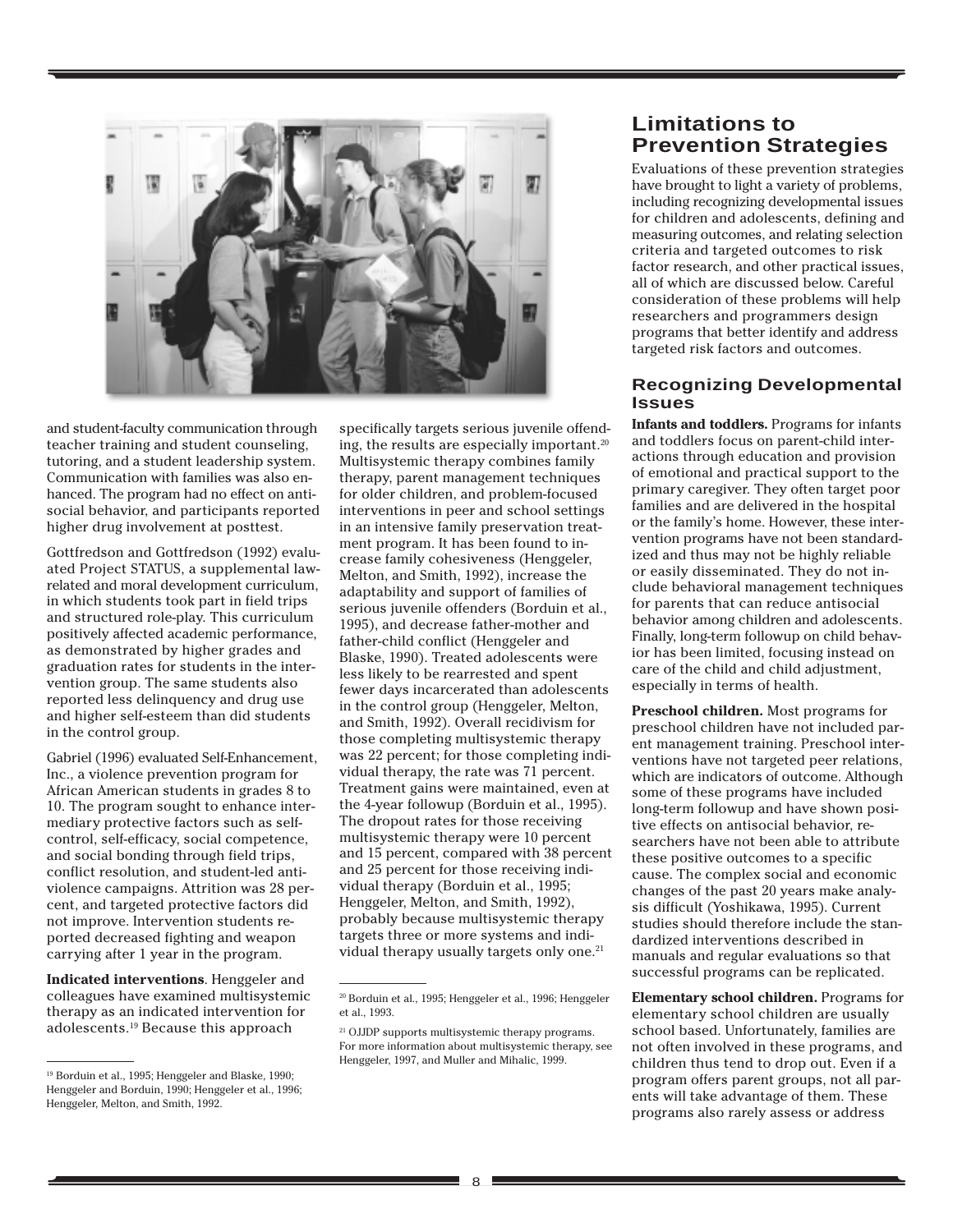ADHD. An additional problem in the design of school-based programs is the effect of "spillover," which occurs when both control and intervention classrooms are located within the same school. Control classrooms may adopt elements of the intervention (spillover), thus affecting the results of the study.

**Adolescents.** Programs for adolescents often focus on educational approaches but lack family components, especially in universal programs where it is difficult to involve parents of nonreferred adolescents. If the family is not involved, the youth may have difficulty internalizing and generalizing intervention lessons across settings. This may be one reason why conflict resolution programs show such uneven results and sometimes paradoxical effects. Evaluators of conflict resolution programs should supplement their usual psychoeducational approach with information from independent records, such as arrest data (Bry, 1982; Bry and George, 1980) or vandalism records,<sup>22</sup> or raters who are blind to the intervention; otherwise, the success of the curriculums will not be measurable (Webster, 1993).

## **Defining and Measuring Outcomes**

**Defined targets.** Programs should have clearly defined targets. These should be outcomes that are developmentally linked to antisocial behavior or to specific risk or protective factors. Targeting hypothesized risk factors such as moral reasoning may not result in a corresponding change in child behavior.

**Effectiveness.** When some risk factors, such as family process or early disruptive behavior, are targeted, effect sizes are small, even when the targeted processes are influenced and the changes are statistically significant. The effectiveness of the intervention may be called into question because the targeted process is influenced by a variety of factors that are highly interwoven and cannot be changed by a singlefocus intervention. One exception is medication studies of children with ADHD, which show large effect sizes for inattention and disruptiveness or substantial gains 1 year after the treatment (Kazdin et al., 1987a; Kazdin, Siegel, and Bass, 1992).

**Specificity.** Specificity is another issue. Although antisocial children are likely to have certain deficits, not all of them will show the same pattern of problems. It is important to choose an intervention that directly addresses an identified deficit in a subgroup of children. Otherwise, the intervention or treatment evaluation may give the false impression that the program was only moderately effective, when in fact it was very effective with a subgroup of children. More research needs to be done to determine which interventions are most effective for specific risk factors.

**Neglected outcomes.** Studies also should address neglected outcomes. Most interventions focus on overt aggressive behavior, with insufficient attention paid to covert antisocial acts. Although physical aggression is easily observable, most later delinquency is covert in nature.

**Long-term followup.** Most studies have not included long-term followup, even at 1 year. Without it, long-term maintenance of treatment gains cannot be demonstrated.

**Gender.** Because the development of antisocial behavior may be different for boys and girls, gender must be considered in program design (Wasserman, 1996). Most interventions are designed with boys in mind and have been applied only to boys. When applied to girls, they may be less effective (Farrell and Meyer, 1997; Kellam et al., 1998). As a result, designers of prevention programs should consider new research on female antisocial behavior (Crick, Bigbee, and Howes, 1996; Crick and Grotpeter, 1995; Zoccolillo, 1993).

#### **Relating Selection Criteria and Targeted Outcomes to Risk Factor Research**

Categories of risk factors for delinquency and violence have been conceptualized in a variety of ways. Hawkins and Catalano (1993), for example, define categories of risk at the levels of community, family, school, and so on. However, these categories do not readily correspond to the selection criteria or outcomes studied in prevention research. That is, risk factors for serious, violent juvenile offending are not necessarily the outcomes targeted by preventive interventions. The problem lies in distinguishing between those factors used to select children at high risk and those factors that are themselves targets of intervention. For example, community risk factors such as poverty are commonly used as selection criteria for studies, but they are often inaccurate indicators of individual risk and are seldom targeted <sup>22</sup> Mayer et al., 1983; Mayer and Butterworth, 1979;<br>individual risk and are seldom targeted

for intervention. The opposite tends to be true with family risk factors. Families are assumed to have family management problems if they are selected on the basis of other risk factors, such as the child's aggressive behavior or poverty.

School and individual risk factors that are used as selection criteria are often the focus of intervention. However, targeted outcomes based on these criteria may not be linked to offending. For example, social competency, peer relations, self-control, ethnic identity, or student-faculty communication have not been proven to contribute to antisocial behavior, nor have they been proven to be protective factors that will lessen the risk for antisocial behavior. Protective factors are not simply the opposite of risk factors.

Some risk factors have not been widely examined in prevention research. Family history of problem behavior is an excellent selection criterion, $23$  and younger siblings of delinquents are an obvious, but underaddressed, target group. As discussed above, ADHD is an important selection criterion and intervention target, but programs targeting delinquency have yet to address the disorder systematically.

## **Practical Issues**

**Limitations of single-focus preventions.**

Antisocial behavior is rarely the result of a single risk factor.24 Youth live in layered and complex environments that contain multiple risk factors at different levels. As a result, successful approaches to prevention must incorporate components directed at more than one type of risk factor.<sup>25</sup> Designers of prevention programs must consider:

- ◆ Available institutional resources. For example, is the school able to run the program?
- ◆ The family environment. For example, will the family become involved? Does the family have other problems that need to be addressed?
- ◆ The child's chronological age and developmental level. For example, what interventions are appropriate given the

Sulzer-Azaroff and Mayer, 1994.

<sup>23</sup> Cadoret, 1991; Patterson, 1984; Rowe and Gulley, 1992; Wasserman et al., 1996.

<sup>&</sup>lt;sup>24</sup> Elliott, Huizinga, and Ageton, 1985; Patterson, Reid, and Dishion, 1992; Simcha-Fagan and Schwartz, 1986.

<sup>&</sup>lt;sup>25</sup> Coie and Jacobs, 1993; Dodge, 1993; Tremblay et al.,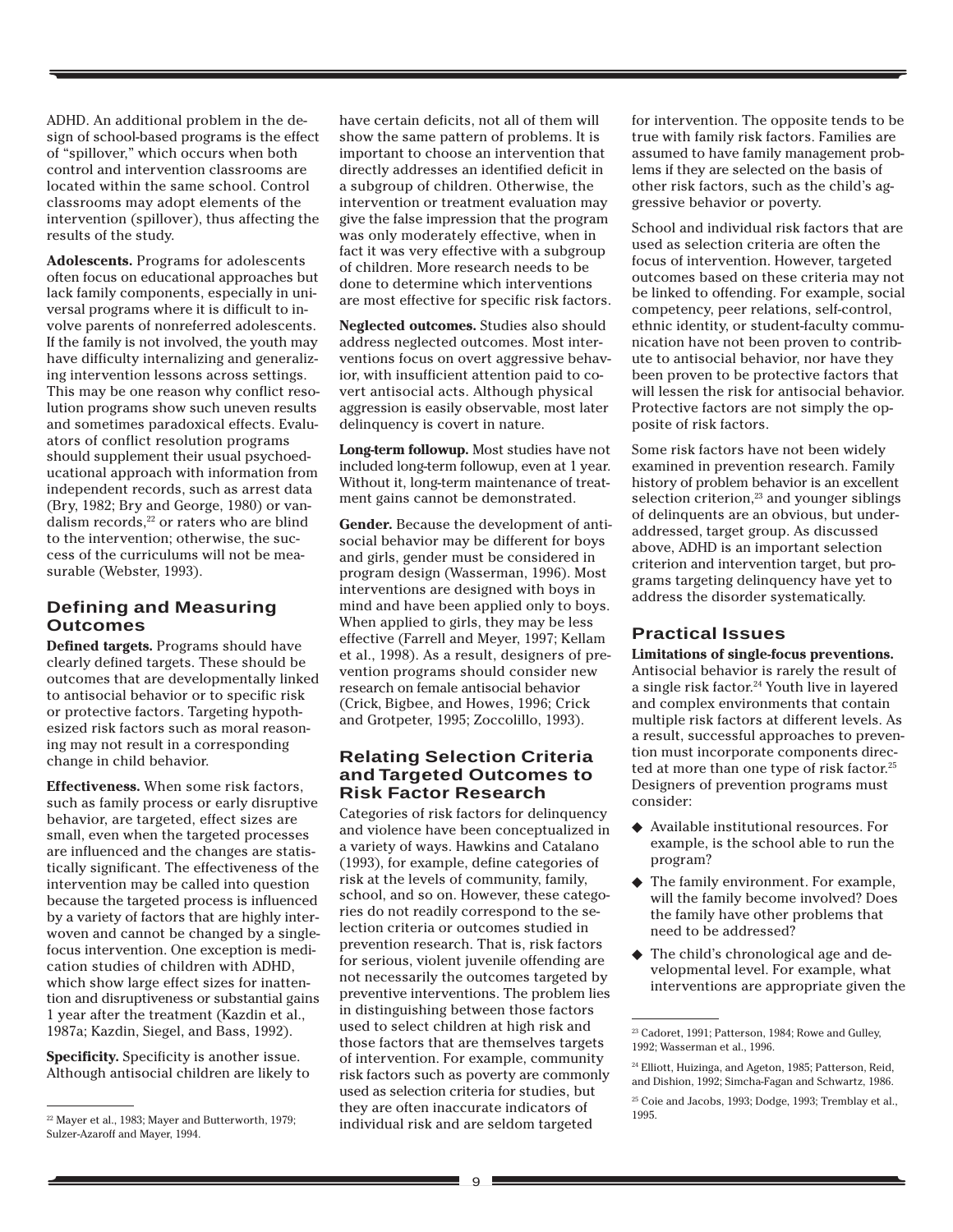child's developmental level? Is the child facing a school transition, such as entry into a new school?

Antisocial behaviors and the impact of risk factors vary with a child's age and development. Transitions between school levels are important intervention points (Coie and Jacobs, 1993), partly because they reconstitute the child's peer group. At such transitions, other risk factors, such as neighborhood influences on the school, come into play.

#### **Recruiting and retaining participants.**

Two practical problems hamper the design and implementation of research studies and programs that target serious and violent juvenile offending. The first problem is the feasibility of recruiting and retaining participants. Although school-based programs are popular because children provide a "captive audience," it is difficult to involve families in these programs. Outpatient child psychiatry clinics also have a high rate of missed appointments among families with antisocial children. Retaining control-group families is even more difficult.

In a pilot randomized clinical trial in New York City, Miller and Klein (1996) used a variety of methods to maintain parent participation. The program paid families for assessments and for the costs incurred in attending the clinic, provided food, performed initial assessments in families' homes, and sent holiday cards to families. Each family provided the telephone numbers and addresses of two family members or friends so that families involved in the program could be contacted, and family members in both the control and intervention groups received referrals for services. When appropriate, bilingual interveners conducted home visits in Spanish. The study had a low attrition rate of 10 percent and, using a consumer satisfaction questionnaire (Webster-Stratton, 1989), researchers found that satisfaction among parents was high.

**Identifying necessary components.** The second practical problem is identifying necessary components. As noted earlier, multifaceted interventions that target the development of chronic aggression are the most effective. Because home and peer settings establish and maintain antisocial behavior, interventions that include parent management training and a peer component are more successful. Programs also should enhance academic skills and provide for the treatment of

conditions such as ADHD. If interventions take place early in the child's development and later during developmental transitions, such as those between school levels, the child will be better able to generalize one set of skills across all settings.

# **Conclusion**

Research on the prevention of serious and violent juvenile offending reveals many useful lessons:

- ◆ Successful interventions are those that address multiple risk factors.
- ◆ Single-focus interventions are unlikely to be effective because antisocial behavior emerges from a complex array of risk factors.
- ◆ Programs that involve the family will be more effective than those that do not.
- ◆ Programs that identify and refer for treatment children with ADHD or other disorders will have more powerful, longrange effects than those that do not.
- $\blacklozenge$  Interventions that are successful with specific groups of youth may not transfer to a universal setting where fewer youth exhibit similar problems.
- ◆ Interventions must have a theoretical basis and be clearly and concretely described so that they can be systematically evaluated and replicated.
- ◆ Researchers must consider the child's development and larger context, regardless of the chronological age or risk factors involved.

Keeping these lessons in mind, researchers and program planners can design more effective long-term interventions to prevent serious, violent juvenile offending.

# **For Further Information**

The following publications are available from the Juvenile Justice Clearinghouse (JJC). For more information or to order a copy, contact JJC, 800–638–8736 (phone), 301–519–5600 (fax), puborder@ncjrs.org (e-mail), www.ojjdp.ncjrs.org (Internet).

**Summary of Study Group's Final Report.** To help communities and practitioners learn more about serious and violent juvenile offenders, OJJDP released a Bulletin that summarizes the Study Group's final report. The 8-page Bulletin, *Serious and Violent Juvenile Offenders* (May 1998), is available (free of charge) from JJC.

◆ **Final Study Group Report.** The Study Group's final report, *Never Too Early, Never Too Late: Risk Factors and Successful Interventions for Serious and Violent Juvenile Offenders* (Loeber and Farrington, 1997), is also available (for a fee) from JJC.

## **References**

Aber, J.L., Brown, J.L., and Henrich, C.C. 1999. Teaching conflict resolution: An effective school-based approach to violence prevention. Available at www.nccp.org.

Aber, J.L., Jones, S.M., Brown, J.L., Chaudry, N., and Samples, F. 1998. Resolving conflict creatively: Evaluating the developmental effects of a school-based violence prevention program in neighborhood and classroom context. *Development and Psychopathology* 10:187–213.

Abikoff, H., and Hechtman, L. 1996. Multimodal therapy and stimulants in the treatment of children with ADHD. In *Psychosocial Treatment for Child and Adolescent Disorders: Empirically Based Approaches,* edited by P. Jensen and E.D. Hibbs. Washington, DC: American Psychological Association.

Abikoff, H., and Klein, R.G. 1992. Attentiondeficit hyperactivity and conduct disorder: Comorbidity and implications for treatment. *Journal of Consulting and Clinical Psychology* 60:881–892.

Alexander, J.F., Barton, C., Schiavo, R.S., and Parsons, B.V. 1976. Systems-behavioral intervention with families of delinquents: Therapist characteristics, family behavior and outcome. *Journal of Consulting and Clinical Psychology* 44:656–664.

Alexander, J.F., and Parsons, B.V. 1973. Short-term behavioral intervention with delinquent families: Impact of family process and recidivism. *Journal of Abnormal Psychology* 81:219–225.

American Psychological Association, Commission on Violence and Youth. 1993. *Violence and Youth: Psychology's Response.* Washington, DC: American Psychological Association.

Arbuthnot, J., and Gordon, D.A. 1986. Behavioral and cognitive effects of a moral reasoning development intervention for high-risk behavior-disordered adolescents. *Journal of Consulting and Clinical Psychology* 54:208–216.

Arnold, L.E., Abikoff, H.B., Cantwell, D.P., Conners, K.C., Elliot, G., Greenhill, L.L.,

<u> 1989 - Johann Barnett, fransk politiker (</u>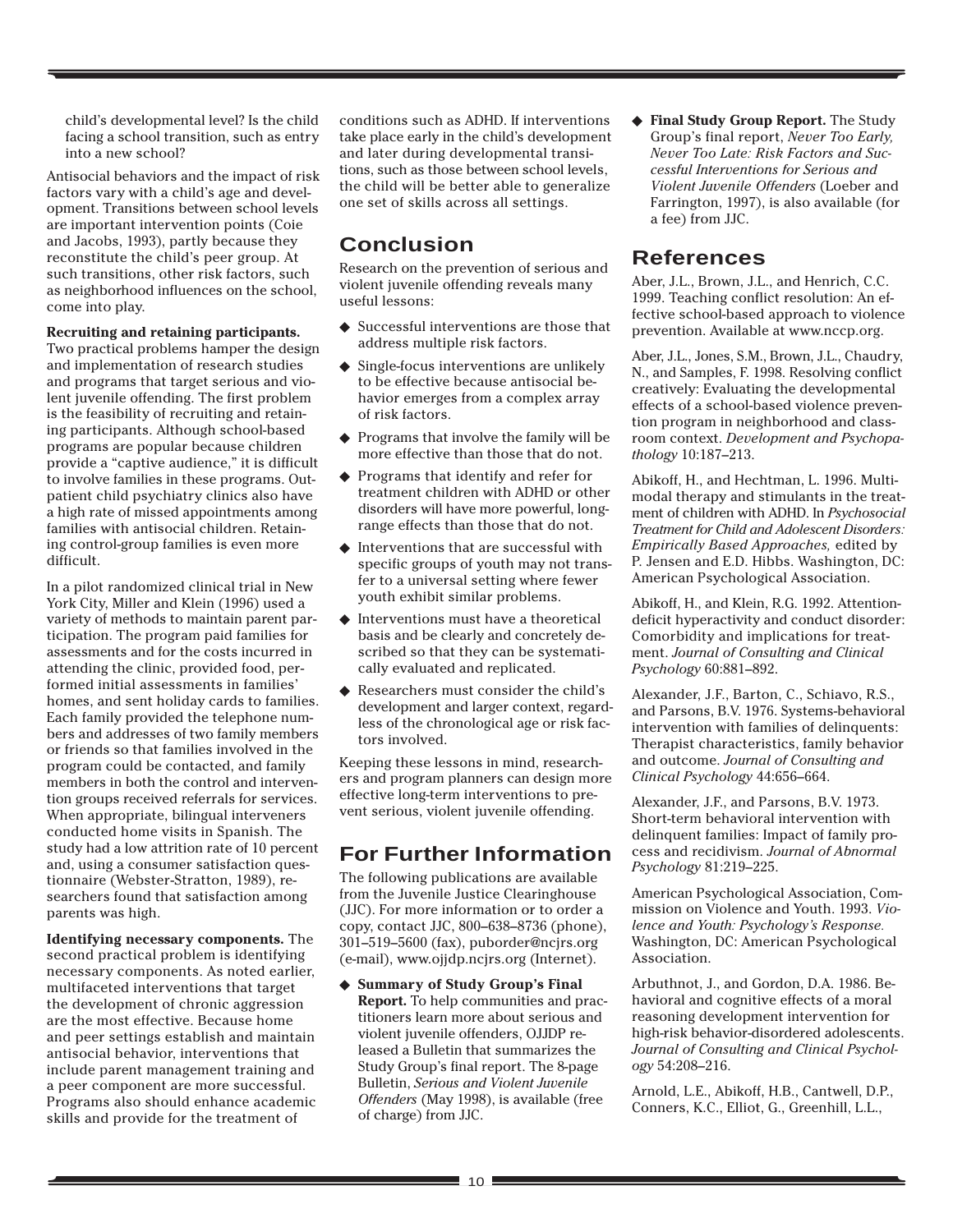Hechtman, L., Hinshaw, S.P., Hoza, B., Jensen, P.J., Kraemer, H.C., March, J.S., Newcorn, J.H., Pelham, W.E., Richters, J.E., Schiller, E., Severe, J.B., Swanson, J.M., Vereen, D., and Wells, K.C. 1997. National Institute of Mental Health collaborative multimodal treatment study of children with ADHD (the MTA). *Archives of General Psychiatry* 54:865–870.

Barkley, R.A. 1987. *Defiant Children: A Clinician's Manual for Parent Training*. New York, NY: Guilford.

Barton, C., Alexander, J.F., Waldron, H., Turner, C.W., and Warburton, J. 1985. Generalizing treatment effects of functional family therapy: Three replications. *American Journal of Family Therapy* 13:16–26.

Berrueta-Clement, J.R., Schweinhart, L.J., Barnett, W.S., Epstein, A.S., and Weikart, D.P. 1984. *Changed Lives: The Effects of the Perry Preschool Program on Youths Through Age 19*. Ypsilanti, MI: High/Scope.

Borduin, C.M., Cone, L.T., Mann, B.J., Henggeler, S.W., Fucci, B.R., Blaske, D.M., and Williams, R.A. 1995. Multisystemic treatment of serious juvenile offenders: Long-term prevention of criminality and violence. *Journal of Consulting and Clinical Psychology* 63:569–578.

Brewer, D.D., Hawkins, J.D., Catalano, R.F., and Neckerman, H.J. 1995. Preventing serious, violent, and chronic juvenile offending: A review of evaluations of selected strategies in childhood, adolescence, and the community. In *Sourcebook on Serious, Violent, and Chronic Juvenile Offenders,* edited by J.C. Howell, B. Krisberg, J.D. Hawkins, and J.J. Wilson. Thousand Oaks, CA: Sage Publications.

Bry, B.H. 1982. Reducing the incidence of adolescent problems through preventive intervention: One- and five-year follow-up. *American Journal of Community Psychology* 10:265–276.

Bry, B.H., and George, F.E. 1980. The preventive effects of early intervention on the attendance and grades of urban adolescents. *Professional Psychology* 11:252–260.

Cadoret, R. 1991. Genetic and environmental factors in initiation of drug use and transition to abuse. In *Vulnerability to Drug Abuse,* edited by M. Glantz and R. Pickens. Washington, DC: American Psychological Association.

Carlson, C.L., Pelham, W.E., Milich, R., and Dixon, J. 1992. Single and combined effects

of methylphenidate and behavior therapy on the classroom performance of children with attention-deficit hyperactivity disorder. *Journal of Abnormal Child Psychology* 20:213–232.

Coie, J.D., and Jacobs, M.R. 1993. The role of social context in the prevention of conduct disorder. *Development and Psychopathology* 5:263–275.

Committee for Children. 1990. *Second Step: A Violence Prevention Curriculum*. Seattle, WA: Committee for Children.

Conduct Problems Prevention Research Group. 1992. A developmental and clinical model for the prevention of conduct disorders: The FAST Track program. *Development and Psychopathology* 4:509–527.

Conduct Problems Prevention Research Group. 1996. An initial evaluation of the FAST Track Program. Paper presented at the National Conference on Prevention, Washington, DC.

Crick, N.R., Bigbee, M., and Howes, C. 1996. Gender differences in children's normative beliefs about aggression: How do I hurt thee? Let me count the ways. *Child Development* 67:1003–1014.

Crick, N.R., and Grotpeter, J.K. 1995. Relational aggression, gender, and socialpsychological adjustment. *Child Development* 66:710–722.

Dodge, K.A. 1993. The future of research on the treatment of conduct disorder. *Development and Psychopathology* 5:311–319.

Dodge, K.A., Bates, J.E., and Pettit, G.S. 1990. Mechanisms in the cycle of violence. *Science* 250:1678–1683.

Elliott, D.S., Huizinga, D., and Ageton, S.S. 1985. *Explaining Delinquency and Drug Use.* Beverly Hills, CA: Sage Publications.

Eyberg, S.M., and Boggs, S.R. 1989. Parent training for oppositional-defiant preschoolers. In *Handbook of Parent-Training: Parents as Cotherapists for Children's Behavior Problems,* edited by C.E. Schaefer and J.M. Briemeister. New York, NY: John Wiley.

Farrell, A.D., and Meyer, A.L. 1997. The effectiveness of a school-based curriculum for reducing violence among urban sixthgrade students*. American Journal of Public Health* 87(6):979–984.

Feldman, L.H. 1991. Evaluating the impact of intensive family preservation services in New Jersey. In *Family Preservation*

*Services: Research and Evaluation,* edited by K. Wells and D. Biegel. Newbury Park, CA: Sage Publications.

Firestone, P., Kelly, M.J., Goodman, J.T., and Davey, J. 1981. Differential effects of parent training and stimulant medication with hyperactives. *Journal of the American Academy of Child and Adolescent Psychiatry* 20:135–147.

Forehand, R., Furey, W.M., and McMahon, R.J. 1984. The role of maternal distress in parent training to modify child noncompliance. *Behavioral Psychotherapy* 12:93–108.

Forehand, R., and McMahon, R.J. 1981. *Helping the Noncompliant Child: A Clinician's Guide to Parent Training.* New York, NY: Guilford.

Gabriel, R.M. 1996. *Self-Enhancement, Inc. Violence Prevention Program.* Portland, OR: RMC Research.

Gadow, K.D., Nolan, E.E., Sverd, J., Sprafkin, J., and Paolicelli, L. 1990. Methylphenidate in aggressive-hyperactive boys: I. Effects on peer aggression in public school settings. *Journal of the American Academy of Child and Adolescent Psychiatry* 29:710–718.

Gittelman, R., Abikoff, H., Pollack, E., Klein, D., Katz, S., and Mattes, J. 1980. A controlled trial of behavior modification and methylphenidate in hyperactive children. In *Hyperactive Children: The Social Ecology of Identification and Treatment*, edited by C.C.K. Whalen and B. Henker. New York, NY: Academic Press.

Gottfredson, D.C. 1986. An empirical test of school-based environmental and individual interventions to reduce the risk of delinquent behavior. *Criminology* 24:705–731.

Gottfredson, D.C., and Gottfredson, G.D. 1992. Theory-guided investigation: Three field experiments. In *Preventing Antisocial Behavior,* edited by J. McCord and R.E. Tremblay. New York, NY: Guilford.

Greenhill, L.L. 1995. Attention-deficit hyperactivity disorder: The stimulants. *Child and Adolescent Psychiatric Clinics of North America* 4:123–167.

Grossman, D.C., Neckerman, H.J., Koepsell, T.D., Liu, P.Y., Asher, K.N., Beland, K., Frey, K., and Rivara, F.P. 1997. Effectiveness of a violence prevention curriculum among children in elementary school. *Journal of the American Medical Association* 277:1605–1611.

Guerra, N.G., Eron, L.D., Huesmann, L.R., Tolan, P.H., and VanAcker, R. 1996. A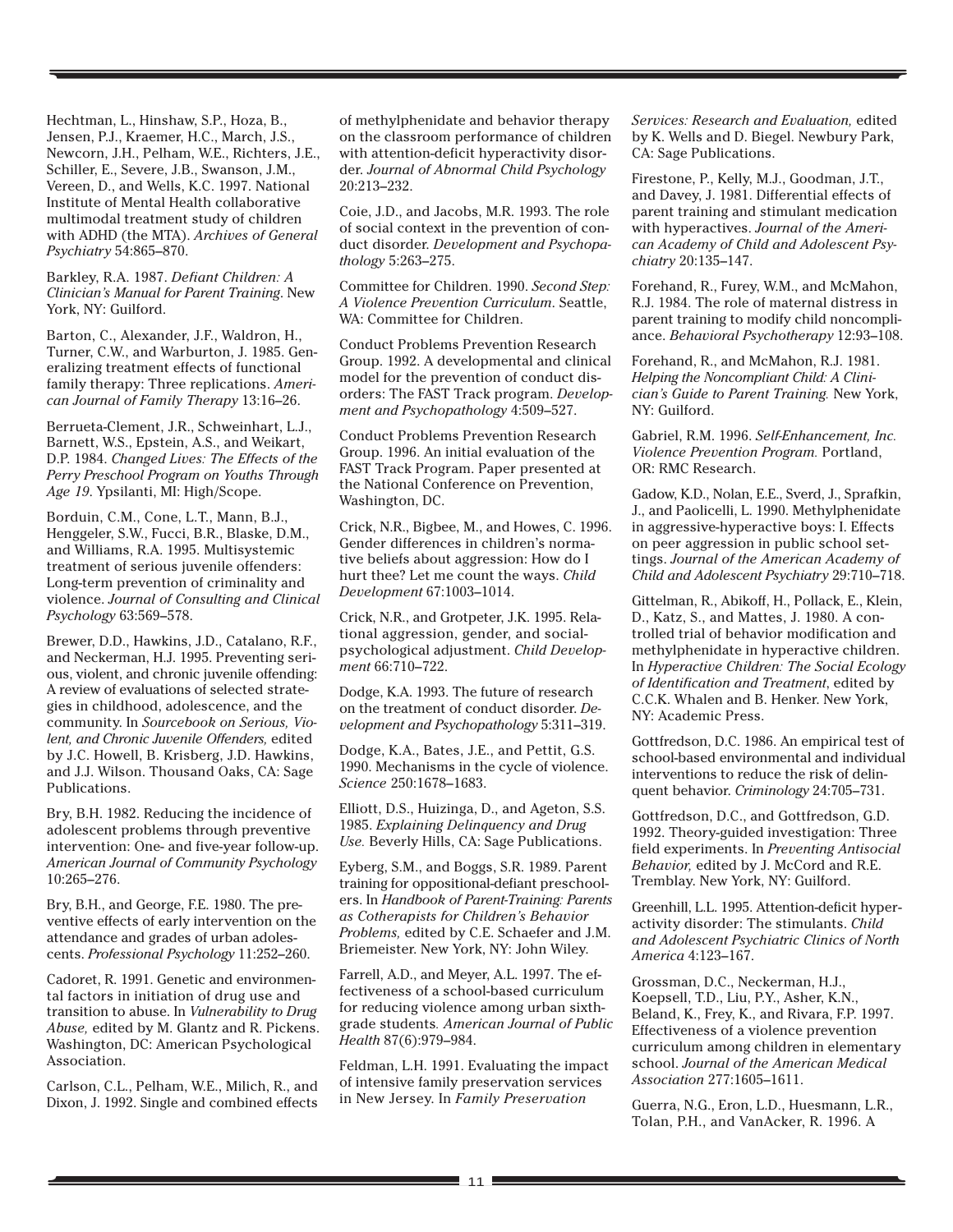cognitive/ecological approach to the prevention and mitigation of violence and aggression in inner-city youth. In *Styles of Conflict Resolution: Models and Applications from Around the World,* edited by K. Bjorkquist and D.P. Fry. New York, NY: Academic Press.

Guerra, N.G., Huesmann, L.R., Tolan, P.H., VanAcker, R., and Eron, L.D. 1995. Stressful event and individual beliefs as correlates of economic disadvantage and aggression among urban children. *Journal of Consulting and Clinical Psychology* 63*:*518–528.

Hammond, W.R., and Yung, B.R. 1991. Preventing violence in at-risk African American youth. *Journal of Health Care for the Poor and Underserved* 2:359–373.

Hammond, W.R., and Yung, B.R. 1992. *Evaluation and Activity Report: Positive Adolescents Choices Training (PACT) Program.* Dayton, OH: Wright State University, School of Professional Psychology.

Hawkins, J.D, and Catalano, R.F. 1993. *Risk-Focused Prevention Using the Social Development Strategy.* Seattle, WA: Developmental Resources and Programs.

Hawkins, J.D., Catalano, R.F., and Brewer, D.D. 1995. Preventing serious, violent, and chronic delinquency and crime. In *Guide for Implementing the Comprehensive Strategy for Serious, Violent, and Chronic Juvenile Offenders,* edited by J.C. Howell. Washington, DC: U.S. Department of Justice, Office of Justice Programs, Office of Juvenile Justice and Delinquency Prevention.

Hawkins, J.D., Catalano, R.F., Kosterman, R., Abbott, R., and Hill, K.G. 1999. Preventing adolescent health-risk behaviors by strengthening protection during childhood. *Archives of Pediatrics and Adolescent Medicine* 153(3):226–34.

Hawkins, J.D., Catalano, R.F., Morrison, D.M., O'Donnell, J., Abbott, R.D., and Day, L.E. 1992. The Seattle Social Development Project: Effects of the first four years on protective factors and problem behaviors. In *Preventing Antisocial Behavior: Interventions from Birth Through Adolescence,* edited by J. McCord and R.E. Tremblay. New York, NY: Guilford.

Hawkins, J.D., Doueck, H.J., and Lishner, D.M. 1988. Changing teaching practices in mainstream classrooms to improve bonding and behavior of low achievers. *American Educational Research Journal* 25:31–50.

Hawkins, J.D., Von Cleve, E., and Catalano, R.F. 1991. Reducing early childhood aggression: Results of a primary prevention

program. *Journal of the American Academy of Child and Adolescent Psychiatry* 30:208–217.

Henggeler, S.W. 1997. *Treating Serious Anti-Social Behavior in Youth: The MST (Multisystemic Therapy) Approach.* Bulletin. Washington, DC: U.S. Department of Justice, Office of Justice Programs, Office of Juvenile Justice and Delinquency Prevention.

Henggeler, S.W., and Blaske, D.M. 1990. An investigation of systematic conceptualizations of parent-child coalitions and symptom change. *Journal of Consulting and Clinical Psychology* 58:336–344.

Henggeler, S.W., and Borduin, C.M. 1990. *Family Therapy and Beyond: A Multisystemic Approach To Treating Behavior Problems of Children and Adolescents.* Pacific Grove, CA: Brooks/Cole.

Henggeler, S.W., Cunningham, P.B., Pickrel, S.G., Schoenwald, S.K., and Brondino, M.J. 1996. Multisystemic therapy: An effective violence prevention approach for serious juvenile offenders. *Journal of Adolescence* 19:47–61.

Henggeler, S.W., Melton, G.B., and Smith, L.A. 1992. Family preservation using multisystemic therapy: An effective alternative to incarcerating serious juvenile offenders. *Journal of Consulting and Clinical Psychology* 60:953–961.

Henggeler, S.W., Melton, G.B., Smith, L.A., Schoenwald, S.K., and Hanley, J.H. 1993. Family preservation using multisystemic treatment: Long-term follow-up to a clinical trial with serious juvenile offenders. *Journal of Child and Family Studies* 2:283–293.

Hinshaw, S.P. 1991. Stimulant medication and the treatment of aggression in children with attentional deficits. *Journal of Clinical Child Psychology* 20:301–312.

Hinshaw, S.P., Klein, R.G., and Abikoff, H. 1998. Childhood attention-deficit hyperactivity disorder: Nonpharmacologic and combination treatments. In *Treatments That Work,* edited by P. Nathan and J. Gorman. New York, NY: Oxford University Press, pp. 26–41.

Horn, W.F., Ialongo, N.S., Pascoe, J.M., Greenberg, G., Packard, T., Lopez, M., Wagner, A., and Putter, L. 1991. Additive effects of psychostimulants, parent training, and self-control therapy with ADHD children. *Journal of the American Academy of Child and Adolescent Psychiatry* 30:233–240.

Hudley, C.C.A. 1994. The reduction of childhood aggression using the Brainpower

program. In *Anger, Hostility, and Aggression: Assessment, Prevention, and Intervention Strategies for Youth,* edited by M. Furlong and D. Smith. Brandon, VT: Clinical Psychology Publishing.

Huesmann, L.R., Guerra, N.G., Miller, L.S., and Zelli, A. 1992. The role of social norms in the development of aggressive behavior. In *Socialization and Aggression,* edited by A. Fraczek and H. Zumkley. New York, NY: Springer.

Ialongo, N.S., Horn, W.F., Pascoe, J.M., Greenberg, G., Packard, T., Lopez, M., Wagner, A., and Puttler, L. 1993. The effects of multimodal intervention with attentiondeficit hyperactivity disorder children: A 9-month follow-up. *Journal of the American Academy of Child and Adolescent Psychiatry* 32:182–189.

Johnson, D.L., and Walker, T. 1987. Primary prevention of behavior problems in Mexican-American children. *American Journal of Community Psychology* 15:375–385.

Kazdin, A.E., Bass, D., Siegel, T., and Thomas, C.C. 1989. Cognitive-behavioral treatment and relationship therapy in the treatment of children referred for antisocial behavior. *Journal of Consulting and Clinical Psychology* 57:522–535.

Kazdin, A.E., Esveldt-Dawson, K., French, N.H., and Unis, A.S. 1987a. Effects of parent management training and problem-solving skills training combined in the treatment of antisocial child behavior. *Journal of the American Academy of Child and Adolescent Psychiatry* 26:416–424.

Kazdin, A.E., Esveldt-Dawson, K., French, N.H., and Unis, A.S. 1987b. Problem-solving skills training and relationship therapy in the treatment of antisocial child behavior. *Journal of Consulting and Clinical Psychology* 55:76–85.

Kazdin, A.E., Siegel, T.C.C., and Bass, D. 1992. Cognitive problem-solving skills training and parent management training in the treatment of antisocial behavior in children. *Journal of Consulting and Clinical Psychology* 60:733–747.

Kellam, S.G., Mayer, L.S., Rebok, G.W., and Hawkins, W.E. 1998. Effects of improving achievement on aggressive behavior and of improving aggressive behavior on achievement through two preventive interventions: An investigation of causal paths. In *Adversity, Stress, and Psychopathology,* edited by B. Dohrenwend. New York, NY: Oxford University Press, pp. 486–505.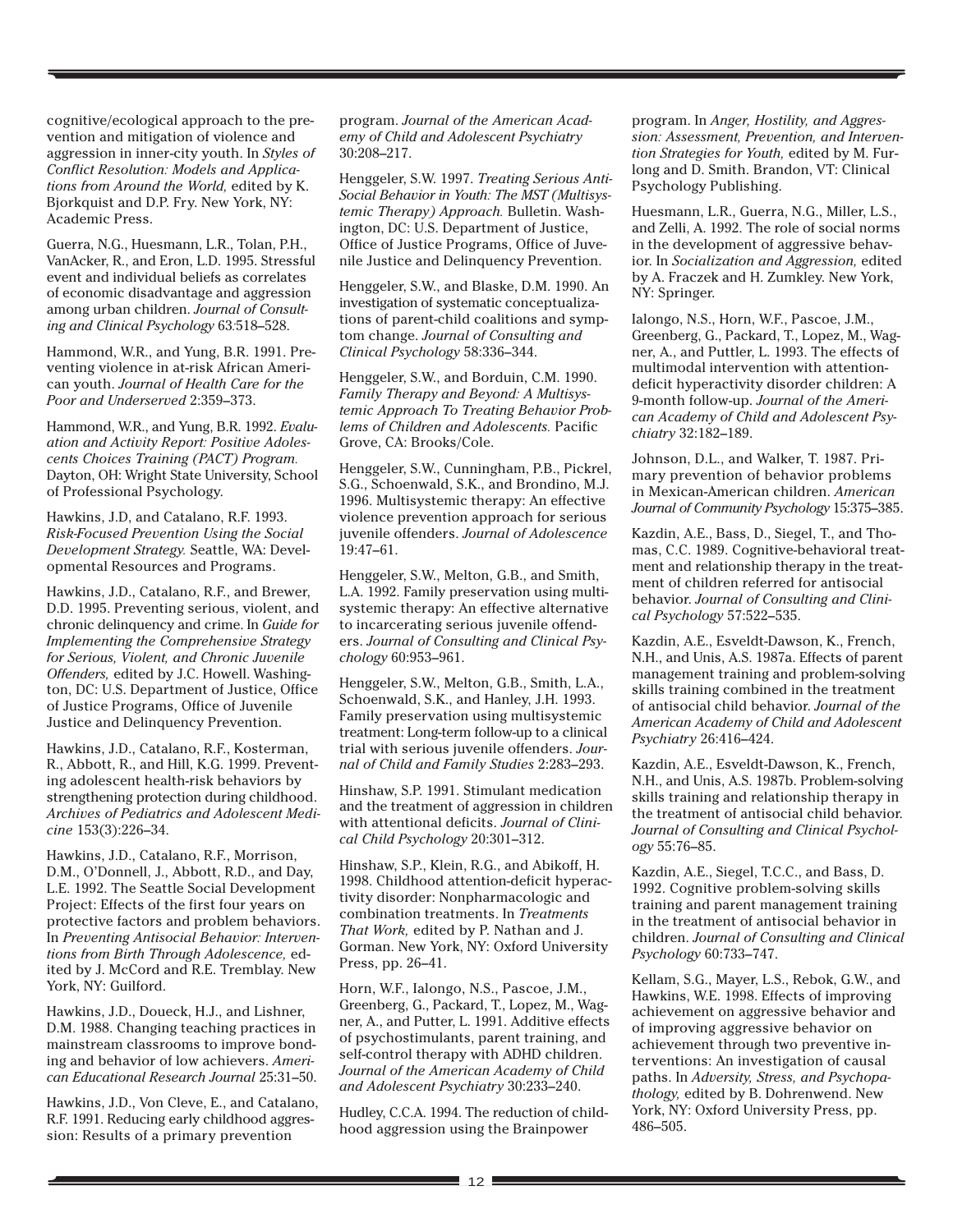Kellam, S.G., and Rebok, G.W. 1992. Building developmental and etiological theory through epidemiologically based preventive intervention trials. In *Preventing Antisocial Behavior: Interventions from Birth through Adolescence,* edited by J. McCord and R.E. Tremblay. New York, NY: Guilford.

Kellam, S.G., Rebok, G.W., Ialongo, N., and Mayer, L.S. 1994. The course and malleability of aggressive behavior from early first grade into middle school: Results of a developmental epidemiologically-based preventive trial. *Journal of Child Psychology and Psychiatry* 35:259–281.

Kellam, S.G., Werthamer-Larsson, L., Dolan, L.J., Brown, C.C.H., Mayer, L.S., Rebok, G.W., Anthony, J.C.C., Laudolff, J., and Edelsohn, G. 1991. Developmental epidemiologically based preventive trials: Baseline modeling of early target behaviors and depressive symptoms. *American Journal of Community Psychology* 19:563–584.

Klein, N.C.C., Alexander, J.F., and Parsons, B.V. 1977. Impact of family systems intervention on recidivism and sibling delinquency: A model of primary prevention and program evaluation. *Journal of Consulting and Clinical Psychology* 45:469–474.

Lally, J.R., Mangione, P.L., and Honig, A.S. 1988. The Syracuse University Family Development Research Project: Long-range impact of an early intervention with lowincome children and their families. In *Annual Advances in Applied Developmental Psychology,* Vol. 3, edited by D.R. Powell. Norwood, NJ: Ablex.

Lam, J.A. 1989. *The Impact of Conflict Resolution Programs on Schools: A Review and Synthesis of the Evidence*. Amherst, MA: National Association for Mediation in Education.

Larson, C.C.P. 1980. Efficacy of prenatal and postpartum home visits on child health and development. *Pediatrics* 66:191–197.

Lochman, J.E. 1992. Cognitive-behavioral intervention with aggressive boys: Threeyear follow-up and preventive effects. *Journal of Consulting and Clinical Psychology* 60:426–432.

Lochman, J.E., and Curry, J.F. 1986. Effects of social problem-solving training and selfinstruction with aggressive boys. *Journal of Clinical Child Psychology* 15:159–164.

Lochman, J.E., Burch, P.R., Curry, J.F., and Lampron, L.B. 1984. Treatment and generalization effects of cognitive-behavioral goal-setting interventions with aggressive

boys. *Journal of Consulting and Clinical Psychology* 52:915–916.

Maguin, E., and Loeber, R. 1996. Academic performance and delinquency. In *Crime and Justice: A Review of Research,* Vol. 2, edited by M. Tonry. Chicago, IL: University of Chicago Press.

Mayer, G.R., and Butterworth, T.W. 1979. A preventive approach to school violence and vandalism: An experimental study. *Personnel and Guidance Journal* 57:436–441.

Mayer, G.R., Butterworth, T.W., Nafpaktitis, M., and Sulzer-Azaroff, B. 1983. Preventing school vandalism and improving discipline: A three-year study. *Journal of Applied Behavior Analysis* 16:355–369.

McCord, J., Tremblay, R.E., Vitaro, F., and Desmarais-Gervais, L. 1994. Boys' disruptive behavior, school adjustment, and delinquency: The Montreal Prevention Experiment*. International Journal of Behavioural Development* 17:739–752.

Miller, G.H. 1995. *Evaluation of Michigan's Families First Program*. Lansing, MI: University Associates.

Miller, L.S., and Klein, R. 1996. Early primary prevention of conduct problems. Unpublished NIMH Grant IRIMH–55188– OIAZ–MPPN3810.

Moffitt, T.E. 1990. The neuropsychology of juvenile delinquency: A critical review. In *Crime and Justice: A Review of Research,* Vol.12, edited by M.Tonry and N. Morris. Chicago, IL: University of Chicago Press.

MTA Cooperative Group. 1999a. A 14 month randomized clinical trial of treatment strategies for Attention Deficit/ Hyperactivity Disorder. *Archives of General Psychiatry* 56:1073–1086.

MTA Cooperative Group. 1999b. Moderators and mediators of treatment response for children with Attention Deficit/ Hyperactivity Disorder. *Archives of General Psychiatry* 56:1088–1096.

Muller, J., and Mihalic, S. 1999. *Blueprints: A Violence Prevention Initiative.* Fact Sheet. Washington, DC: U.S. Department of Justice, Office of Justice Programs, Office of Juvenile Justice and Delinquency Prevention.

O'Donnell, J., Hawkins, J.D., Catalano, R.F., Abbott, R.D., and Day, L.E. 1995. Preventing school failure, drug use, and delinquency among low-income children: Long-term

intervention in elementary schools. *American Journal of Orthopsychiatry* 65:87–100.

Olds, D.L. 1996. Reducing risks for childhood-onset conduct disorder with prenatal and early childhood home visitation. Paper presented at a preconference workshop at the annual meeting of the American Public Health Association, New York, NY.

Olds, D.L., Henderson, C.C.R., Chamberlin, R., and Tatelbaum, R. 1986. Preventing child abuse and neglect: A randomized trial of nurse home visitation. *Pediatrics* 78:65–78.

Olds, D.L., Henderson, C.C.R., Phelps, C.C., Kitzman, H., and Hanks, C.C. 1993. Effects of prenatal and infancy nurse home visitation on government spending. *Medical Care* 31:155–174.

Olds, D.L., Henderson, C.C.R., Tatelbaum, R., and Chamberlin, R. 1988. Improving the life-course development of socially disadvantaged mothers: A randomized trial of nurse home visitation. *American Journal of Public Health* 78:1436–1445.

Orpinas, P., Parcel, G.S., McAlister, A., and Frankowski, R. 1995. Violence prevention in middle schools: A pilot evaluation. *Journal of Adolescent Health* 17:360–371.

Patterson, G.R. 1984. Siblings: Fellow travelers in coercive family processes. *Advances in the Study of Aggression* 1:173–215.

Patterson, G.R., Reid, J.B., and Dishion, T.J. 1992. *Antisocial Boys: A Social Interactional Approach,* Vol. 4. Eugene, OR: Castalia.

Pelham, W.E., Carlson, C.C., Sams, S.E., Vallano, G., Dixon, M.J., and Hoza, B. 1993. Separate and combined effects of methylphenidate and behavior modification on boys with attention deficit hyperactivity disorder in the classroom. *Journal of Consulting and Clinical Psychology* 61:506–515.

Provence, S., and Naylor, A. 1983. *Working with Disadvantaged Parents and Their Children: Scientific and Practice Issues*. New Haven, CT: Yale University Press.

Provence, S., Naylor, A., and Patterson, S. 1977. *The Challenge of Day Care.* New Haven, CT: Yale University Press.

Rescarla, L.A., Provence, S., and Naylor, A. 1982. The Yale Child Welfare Research Program: Description and results. In *Day Care: Scientific and Social Policy Issues,* edited by E.F. Zigler and E.W. Gordon. Boston, MA: Auburn.

the control of the control of the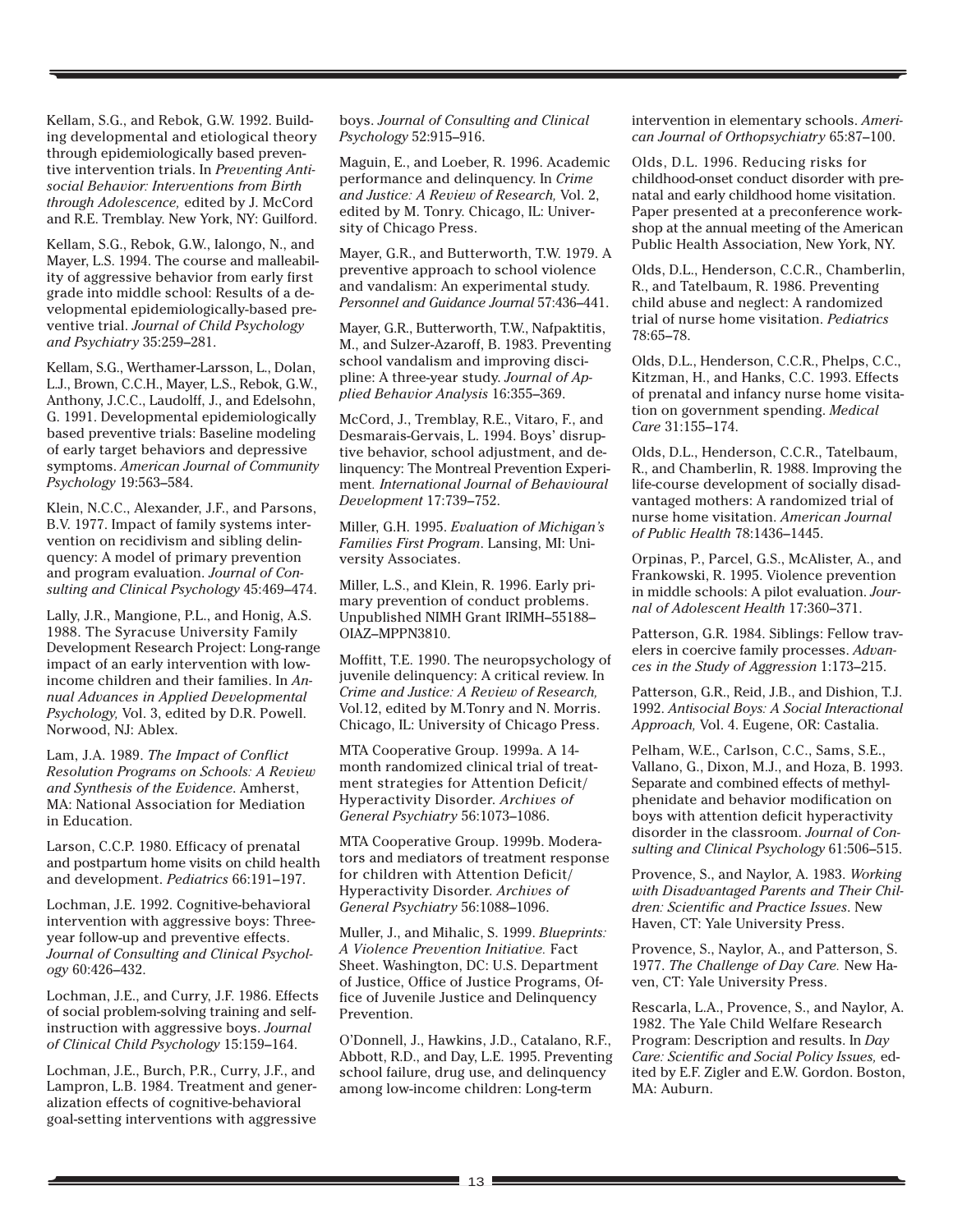Ringwalt, C.C.L., Graham, L.A., Pascall, M.J., Flewelling, R.L., and Browne, D.C.C. 1996. Supporting adolescents with guidance and employment. *American Journal of Preventive Medicine* 12:31–38.

Rowe, D., and Gulley, B.L. 1992. Sibling effects on substance use and delinquency. *Criminology* 30:217–233.

Rubin, K.H., and Krasnor, L.R. 1986. Socialcognitive and social behavioral perspectives on problem-solving. In *Minnesota Symposium on Child Psychology,* Vol. 18, edited by M. Perlmutter. Hillsdale, NJ: Lawrence Erlbaum.

Safer, D. 1996. A school intervention for aggressive adolescents. In *Assessment and Intervention,* Vol. 1 of *Violent Behavior,* edited by J. Hertzberg, G.F. Ostrum, and J.R. Field. Baltimore, MD: University Park.

Satterfield, J.H., Satterfield, B.T., and Schell, A.M. 1987. Therapeutic interventions to prevent delinquency in hyperactive boys. *Journal of the American Academy of Child and Adolescent Psychiatry* 26:56–64.

Seitz, V., Rosenbaum, L.K., and Apfel, N.H. 1985. Effects of family support intervention: A ten-year follow-up. *Child Development* 56:376–391.

Shure, M.B., and Spivack, G. 1980. Interpersonal problem-solving as a mediator of behavioral adjustment in preschool and kindergarten children. *Journal of Applied Developmental Psychology* 1:29–44.

Shure, M.B., and Spivack, G. 1982. Interpersonal problem-solving in young children: A cognitive approach to prevention. *American Journal of Community Psychology* 10: 341–356.

Shure, M.B., and Spivack, G. 1988. Interpersonal cognitive problem-solving. In *Fourteen Ounces of Prevention: A Casebook for Practitioners*, edited by R.H. Price, E.L. Cowen, R.P. Lorion, and J. Ramos-McKay. Washington, DC: American Psychological Association.

Simcha-Fagan, O., and Schwartz, J. E. 1986. Neighborhood and delinquency: An assessment of contextual effects. *Criminology* 24:667–702.

Spencer, T., Biederman, J., Wilens, T., Harding, M., O'Donnell, D., and Griffin, S. 1996. Pharmacotherapy of attention-deficit hyperactivity disorder across the life cycle. *Journal of the American Academy of Child and Adolescent Psychiatry* 35:409–432.

Spivack, G., and Shure, M.B. 1989. Interpersonal cognitive problem-solving (ICPS):

A competence-building primary prevention program. *Prevention in the Human Services* 6:151–178.

Stevahn, L., Johnson, D., Johnson, R., and Real, D. 1996. The impact of context on the effectiveness of conflict resolution training. *American Educational Research Journal* 33(3):820.

Strain, P.S., Young, C.C., and Horowitz, J. 1981. Generalized behavior change during oppositional child training: An examination of child and family demographic variables. *Behavior Modification* 5:15–26.

Sulzer-Azaroff, B., and Mayer, G.R. 1994. *Achieving Educational Excellence: Behavior Analysis for Achieving Classroom and Schoolwide Behavior Change.* San Marcos, CA: Western Image.

Tolan, P.H., and Guerra, N.G. 1994. *What Works in Reducing Adolescent Violence: An Empirical Review of the Field.* Monograph prepared for the Center for the Study and Prevention of Youth Violence. Boulder, CO: University of Colorado.

Tolan, P.H., and McKay, M.M. 1996. Preventing serious antisocial behavior in innercity children: An empirical based family intervention program. *Family Relations* 45:148–155.

Tremblay, R.E., and Craig, W.M. 1995. Developmental crime prevention. In *Building a Safer Society: Strategic Approaches to Crime Prevention,* Vol. 19 of *Crime and Justice: An Annual Review,* edited by M. Tonry and D.P. Farrington. Chicago, IL: University of Chicago Press.

Tremblay, R.E., Mâsse, B., Perron, D., Le Blanc, M., Schwartzman, A.E., and Ledingham, J.E. 1992. Early disruptive behavior, poor school achievement, delinquent behavior and delinquent personality: Longitudinal analyses. *Journal of Consulting and Clinical Psychology* 60:64–72.

Tremblay, R.E., McCord, J., Boileau, H., Charlebois, P., Gagnon, C.C., Le Blanc, M., and Larivée, S. 1991. Can disruptive boys be helped to become competent? *Psychiatry* 54:148–161.

Tremblay, R.E., Pagani-Kurtz, L., Vitaro, F., Mâsse, L.C., and Pihl, R.O. 1995. A bimodal preventive intervention for disruptive kindergarten boys: Its impact through mid-adolescence. *Journal of Consulting and Clinical Psychology* 63:560–568.

Tremblay, R.E., Vitaro, F., Bertrand, L., Le Blanc, M., Beauchesne, H., Boileau, H., and David, L. 1992. Parent and child training to prevent early onset of delinquency: The Montreal Longitudinal-Experimental Study. In *Preventing Antisocial Behavior: Interventions from Birth through Adolescence,* edited by J. McCord and R.E. Tremblay. New York, NY: Guilford.

Trickett, P.K., Apfel, N.H., Rosenbaum, L.K., and Zigler, E.F. 1982. A five-year follow-up of participants in the Yale Child Welfare Research Program. In *Day Care: Scientific and Social Policy Issues,* edited by E.F. Zigler and E.W. Gordon. Boston, MA: Auburn.

Vitaro, F., and Tremblay, R.E. 1994. Impact of a prevention program on aggressive children's friendships and social adjustment. *Journal of Abnormal Child Psychology* 22:457–475.

Wahler, R.G. 1980. The insular mother: Her problems in parent-child treatment. *Journal of Applied Behavioral Analysis* 13:207–219.

Wahler, R.G., and Dumas, J.E. 1984. Changing the observational coding styles of insular and noninsular mothers: A step toward maintenance of parent training effects. In *Parent Training: Foundations of Research and Practice,* edited by R.F. Dangel and R.A. Polster. New York, NY: Guilford.

Wasserman, G.A. 1996. Is there an alternative pathway for girls' anti-social behavior? Paper presented at annual meeting of American Academy of Child and Adolescent Psychiatry, Philadelphia, PA.

Wasserman, G.A., and Miller, L.S. 1998. The prevention of serious and violent juvenile offending. In *Serious and Violent Juvenile Offenders: Risk Factors and Successful Interventions,* edited by R. Loeber and D.P. Farrington. Thousand Oaks, CA: Sage Publications.

Wasserman, G.A., Miller, L., Pinner, E., and Jaramillo, B.S. 1996. Parenting predictors of the development of conduct problems in high-risk boys. *Journal of the American Academy of Child and Adolescent Psychiatry* 35:1227–1236.

Webster, D.W. 1993. The unconvincing case for school-based conflict resolution programs for adolescents. *Health Affairs* 12:126–141.

Webster-Stratton, C. 1984. Randomized trial of two parent-training programs for families with conduct-disordered children. *Journal of Consulting and Clinical Psychology* 52:666–678.

Webster-Stratton, C. 1989. Long-term followup of families with young conduct problem children: From preschool to grade school. *Journal of Clinical Child Psychology* 19:144–149.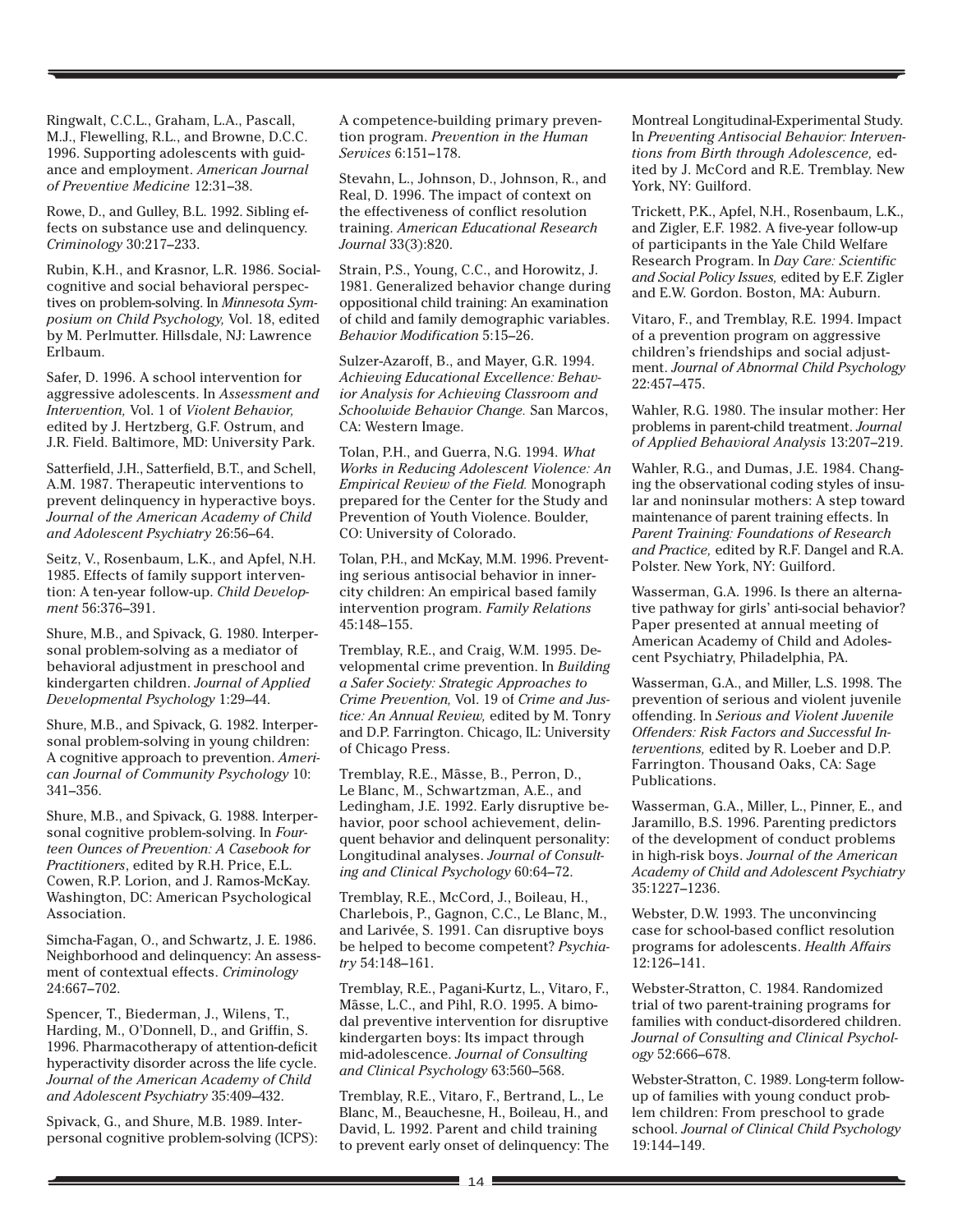Webster-Stratton, C. 1991. Annotation: Strategies for helping families with conduct disordered children. *Journal of Child Psychology and Psychiatry* 32:1047–1062.

Webster-Stratton, C. 1998. Preventing conduct problems in Head Start children: Strengthening parenting competencies. *Journal of Consulting and Clinical Psychology* 66(5):715–30.

Webster-Stratton, C., and Hammond, M.A. 1997. Treating children with early-onset conduct problems: A comparison of child and parent training interventions. *Journal of Consulting and Clinical Psychology* 65:93–109.

Wilson, J.J., and Howell, J.C. 1993. *Comprehensive Strategy for Serious, Violent, and Chronic Juvenile Offenders*. Washington, DC: U.S. Department of Justice, Office of Justice

## **Acknowledgments**

This Bulletin is based on Chapter 10, "The Prevention of Serious and Violent Juvenile Offending," by Gail A. Wasserman and Laurie S. Miller (1998), in Serious and Violent Juvenile Offenders: Risk Factors and Successful Interventions, edited by Rolf Loeber and David P. Farrington. Thousand Oaks, CA, Sage Publications.

Gail A. Wasserman, Ph.D., is Professor of Clinical Psychology in the Department of Child Psychiatry in the College of Physicians and Surgeons at Columbia University/New York State Psychiatric Institute. Laurie S. Miller, Ph.D., is Director of the Institute for Children at Risk at the New York University Child Study Center at the New York University School of Medicine. Lynn Cothern, Ph.D., is Senior Writer-Editor for the Juvenile Justice Resource Center.

Photographs pages 1 and 6 copyright © 1999 West Stock; photographs pages 3, 5, 7, and 8 copyright © 1999 PhotoDisc, Inc.

## **Share With Your Colleagues**

Unless otherwise noted, OJJDP publications are not copyright protected. We encourage you to reproduce this document, share it with your colleagues, and reprint it in your newsletter or journal. However, if you reprint, please cite OJJDP and the authors of this Bulletin. We are also interested in your feedback, such as how you received a copy, how you intend to use the information, and how OJJDP materials meet your individual or agency needs. Please direct your comments and questions to:

#### **Juvenile Justice Clearinghouse**

Publication Reprint/Feedback P.O. Box 6000 Rockville, MD 20849–6000 800–638–8736 301–519–5600 (fax) E-Mail: askncjrs@ncjrs.org

Programs, Office of Juvenile Justice and Delinquency Prevention.

Yoshikawa, H. 1995. Long-term effects of early childhood programs on social outcomes and delinquency. *Future of Children* 5:51–75.

Zoccolillo, M. 1993. Gender and the development of conduct disorder. *Development and Psychopathology* 5:65–78.

Points of view or opinions expressed in this document are those of the authors and do not necessarily represent the official position or policies of OJJDP or the U.S. Department of Justice.

*The Office of Juvenile Justice and Delinquency Prevention is a component of the Office of Justice Programs, which also includes the Bureau of Justice Assistance, the Bureau of Justice Statistics, the National Institute of Justice, and the Office for Victims of Crime.*